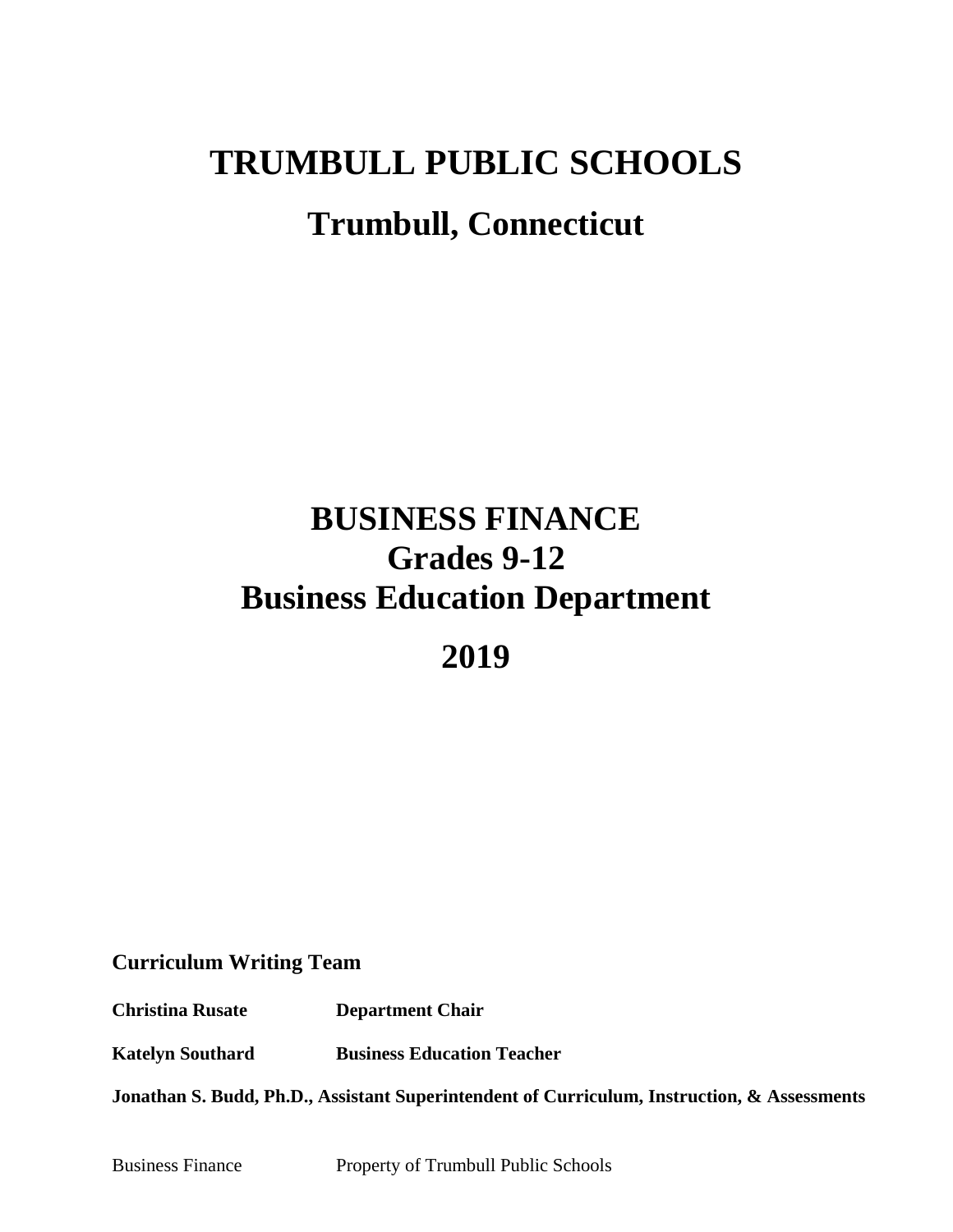# **Business Finance Grades 9-12 Table of Contents**

The Trumbull Board of Education will continue to take Affirmative Action to ensure that no persons are discriminated against in its employment.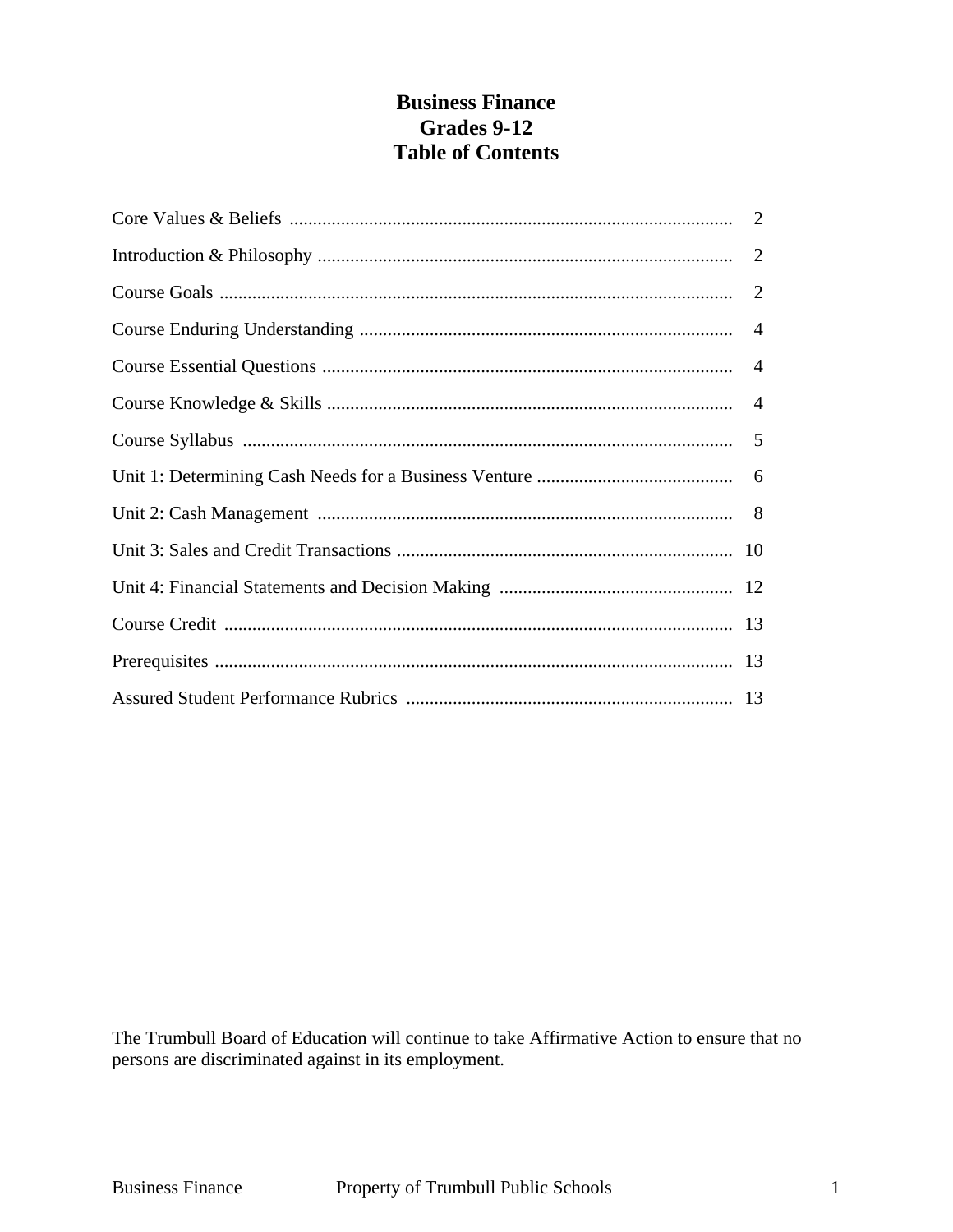# **CORE VALUES AND BELIEFS**

The Trumbull High School community engages in an environment conducive to learning which believes that all students will **read and write effectively**, therefore communicating in an articulate and coherent manner. All students will participate in activities **that present problemsolving through critical thinking**. Students will use technology as a tool applying it to decision making. We believe that by fostering self-confidence, self-directed and student-centered activities, we will promote **independent thinkers and learners**. We believe **ethical conduct** to be paramount in sustaining the welcoming school climate that we presently enjoy.

Approved 8/26/2011

# **INTRODUCTION & PHILOSOPHY**

A key to success for any business comes in knowing and understanding the finances of the business. Whether one aspires to be a small business owner or CEO of a hedge fund, financial numbers are at the core of any business. Business Finance specifically builds knowledge of business records and their application to small businesses. This course aids in the development of student understanding of cash, sales, purchases, financial planning and budgeting, and preparing payroll records. Basic elements of accounting skills are also included. Students will utilize current software programs to facilitate the processing of preparing and analyzing data. Students will have better success in business if they are equipped with a broad knowledge of business operations and financial procedures.

Business Education is an integral part of the total academic structure of Trumbull High School and provides a significant contribution to the education of all students in a business-oriented society. Specifically, Business Finance is planned and sequenced to prepare students for postsecondary education or immediate employment following secondary school. Whether students desire advanced study at the college/university level or immediate employment, Business Finance will provide students with the basic business skills essential for success in future careers.

Students who have or are currently taking Accounting I or H CCP Principles of Financial Accounting II are not eligible for this course.

# **COURSE GOALS**

The following course goals derive from the 2013 National Standards for Business Education of the National Business Education Association.

| NSBE.Entrepreneurship.V.A<br>(Finance / Determining Cash Needs)    | Determine the costs of starting a business venture.                  |
|--------------------------------------------------------------------|----------------------------------------------------------------------|
| NSBE. Entrepreneurship. V.A.<br>(Finance / Determining Cash Needs) | Project ongoing cash needs for a business venture.                   |
| NSBE. Entrepreneurship. VI.A<br>(Accounting / Business Records)    | Identify types of financial records and the type of<br>data in each. |

Business Finance Property of Trumbull Public Schools 2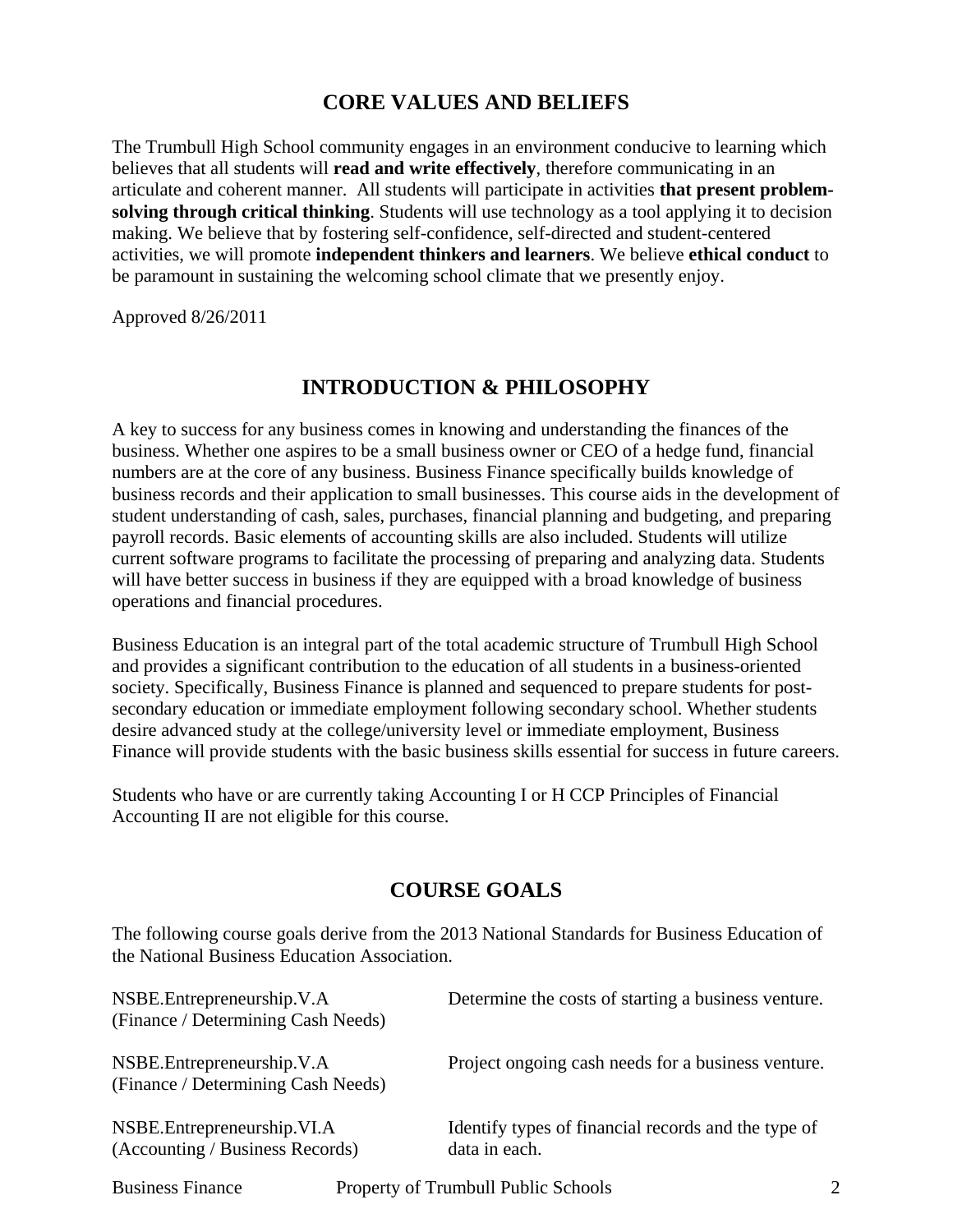| NSBE.Entrepreneurship.VI.A<br>(Accounting / Business Records)                                       | Describe the importance of keeping accurate<br>business records.                                                                                |
|-----------------------------------------------------------------------------------------------------|-------------------------------------------------------------------------------------------------------------------------------------------------|
| NSBE.Entrepreneurship.VI.A<br>(Accounting / Business Records)                                       | Analyze the effect that inaccurate and/or missing<br>records have on other business records.                                                    |
| NSBE.Entrepreneurship.VI.A<br>(Accounting / Business Records)                                       | Use software to maintain business financial records.                                                                                            |
| NSBE.Entrepreneurship.VI.B<br>(Accounting / Utilizing and Interpreting<br><b>Business Records)</b>  | Prepare basic financial statements (e.g., income<br>statements, balance sheet).                                                                 |
| NSBE.Entrepreneurship.VI.B<br>(Accounting / Utilizing and Interpreting<br><b>Business Records</b> ) | Use sales and budget forecasts in business planning.                                                                                            |
| NSBE.Entrepreneurship.VI.B<br>(Accounting / Utilizing and Interpreting<br><b>Business Records</b> ) | Develop plans to manage accounts receivable and<br>accounts payable.                                                                            |
| NSBE.Entrepreneurship.VI.B<br>(Accounting / Utilizing and Interpreting<br><b>Business Records)</b>  | Compare actual income and expenses to budgeted<br>amounts for a specific period.                                                                |
| <b>Education Frameworks for Business Management.</b>                                                | The following course goals derive from the 2014 CSDE Business and Finance Technology                                                            |
| <b>CSDE.Content Standard 1.1</b><br>(Business Management Functions)                                 | Apply the decision-making process to business<br>applications.                                                                                  |
| CSDE.Content Standard 1.2<br>(Business Management Functions)                                        | Analyze possible outcomes of a decision.                                                                                                        |
| <b>CSDE.Content Standard 10.1</b><br>(Financial Statement)                                          | Interpret the data shown on financial statements<br>(e.g., income statement, balance sheet, cash flow<br>statement and statement of net worth). |
| The following course goals derive from the 2010 Connecticut Core Standards.                         |                                                                                                                                                 |
| CCS.MP.5                                                                                            | Use appropriate tools strategically.                                                                                                            |
| CCS.MP.6                                                                                            | Attend to precision.                                                                                                                            |
| CCS.HSN-Q.1                                                                                         | Use units as a way to understand problems and to<br>guide the solution of multi-step problems                                                   |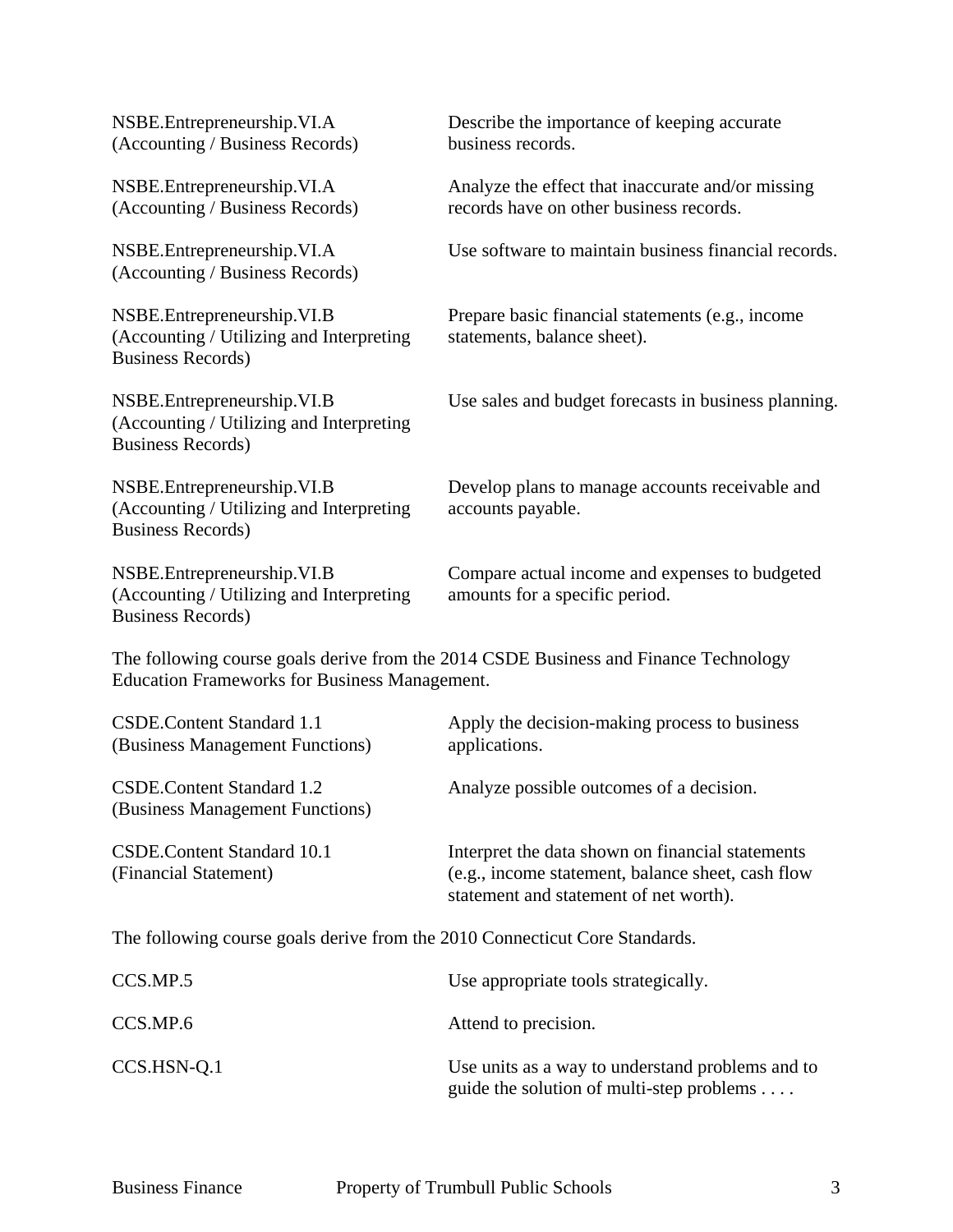The following course goal derives from the 2016 International Society for Technology in Education Standards.

ISTE Computational Students develop and employ strategies for understanding and solving Thinker problems in ways that leverage the power of technological methods to (Standard 5) develop and test solutions.

# **COURSE ENDURING UNDERSTANDING**

Students will understand that . . .

 basics of everyday business recordkeeping are essential to owning or managing a small business.

# **COURSE ESSENTIAL QUESTIONS**

- Why is it important for a business owner to know and understand his/her financial numbers?
- Why is accounting referred to as the "language of business"?
- What are the financial statements essential to business owners to make business decisions?
- What is involved in the management of cash within a company, and how are efficient records kept?

# **COURSE KNOWLEDGE & SKILLS**

Students will know . . .

- the various business records to prepare for a business to operate efficiently.
- the importance of auditing data for accuracy.
- the role of financial reports in making business decisions.

Students will be able to . . .

- prepare records for a small business.
- create financial reports for a small business.
- analyze financial statements of a business to develop strategies with regard to the financial outlook of the business.
- utilize various computer software programs to enter and analyze data.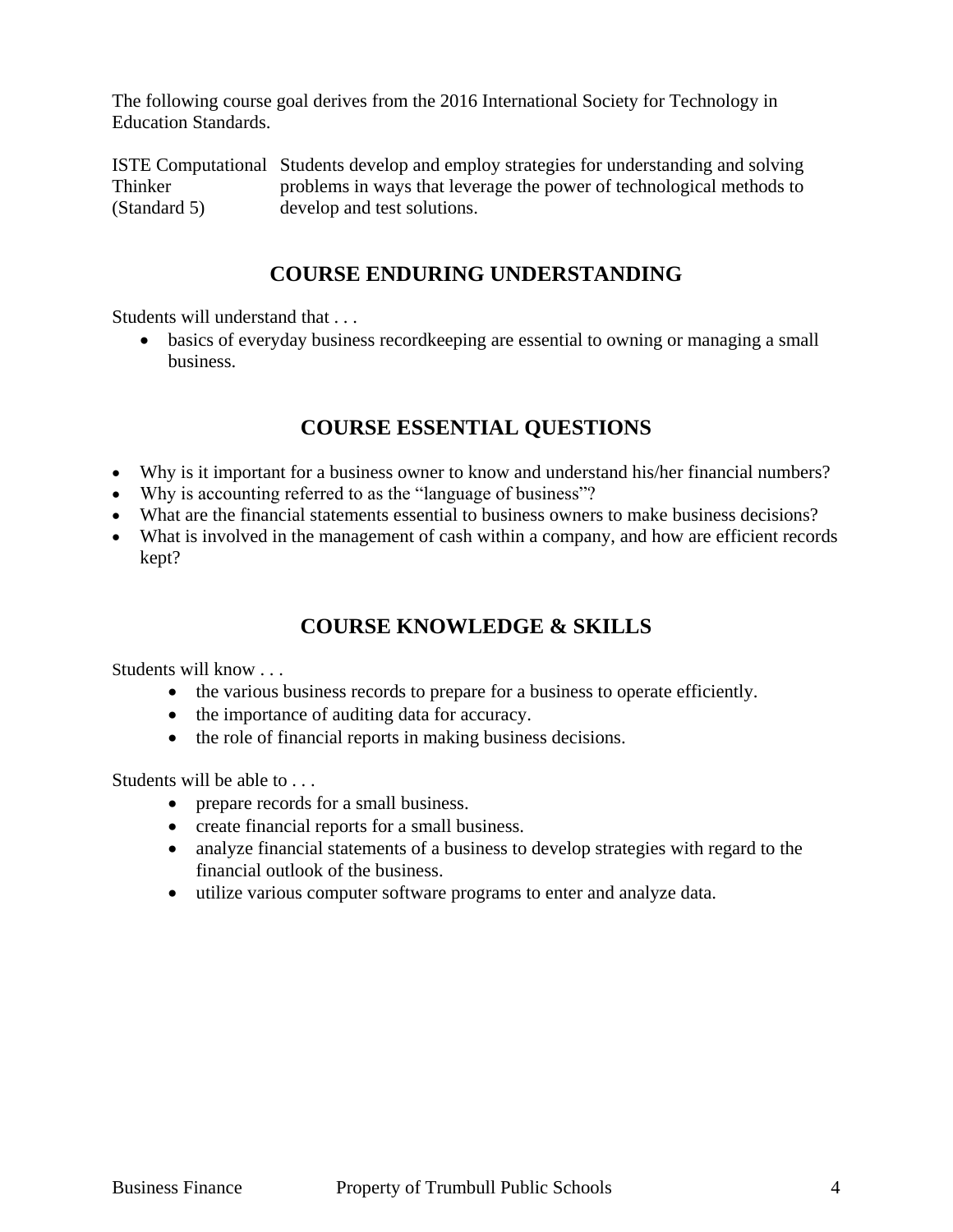# **COURSE SYLLABUS**

#### **Course Name**

Business Finance

#### **Level**

Grades 9-12

#### **Prerequisites**

None

## **Materials Required**

None

## **General Description of the Course**

This course will build knowledge of business records and their application to small businesses. The course will aid in the development of student understanding of cash, sales, purchases, financial planning and budgeting, and preparing payroll records. Basic elements of accounting skills will also be included. Emphasis will be on tasks and business forms associated with maintaining records for a small business, since students will have better success in business if they are equipped with broad knowledge of business operations and financial procedures. Students who have taken or are currently taking Accounting I or H CCP Principles of Financial Accounting II are not eligible for this course.

#### **Assured Assessments**

Formative Assessments:

• Mastery Problems (Units  $1, 2, 3, 4$ )

Summative Assessments:

- Business Budget Project (Unit 1)
- Get In-Line Skate Shop Simulation (Unit 3)
- Get In-Line Skate Shop New Business Plan Presentation (Unit 3)
- Brooke's Books Simulation (Unit 4)

#### **Core Texts**

Baggett, Harry W. *Get In-Line Skate Shop Manual Simulation*. Cincinnati: South-Western, 2006. Print. *Brooke's Books Intro to Accounting 2019-20.* n.p.: Crunched, 2019. Google Sheets (for working papers) Schultheis, Robert A., et al. *Keeping Financial Records for Business*. 9<sup>th</sup> ed. Cincinnati: South-Western, 2001. Print.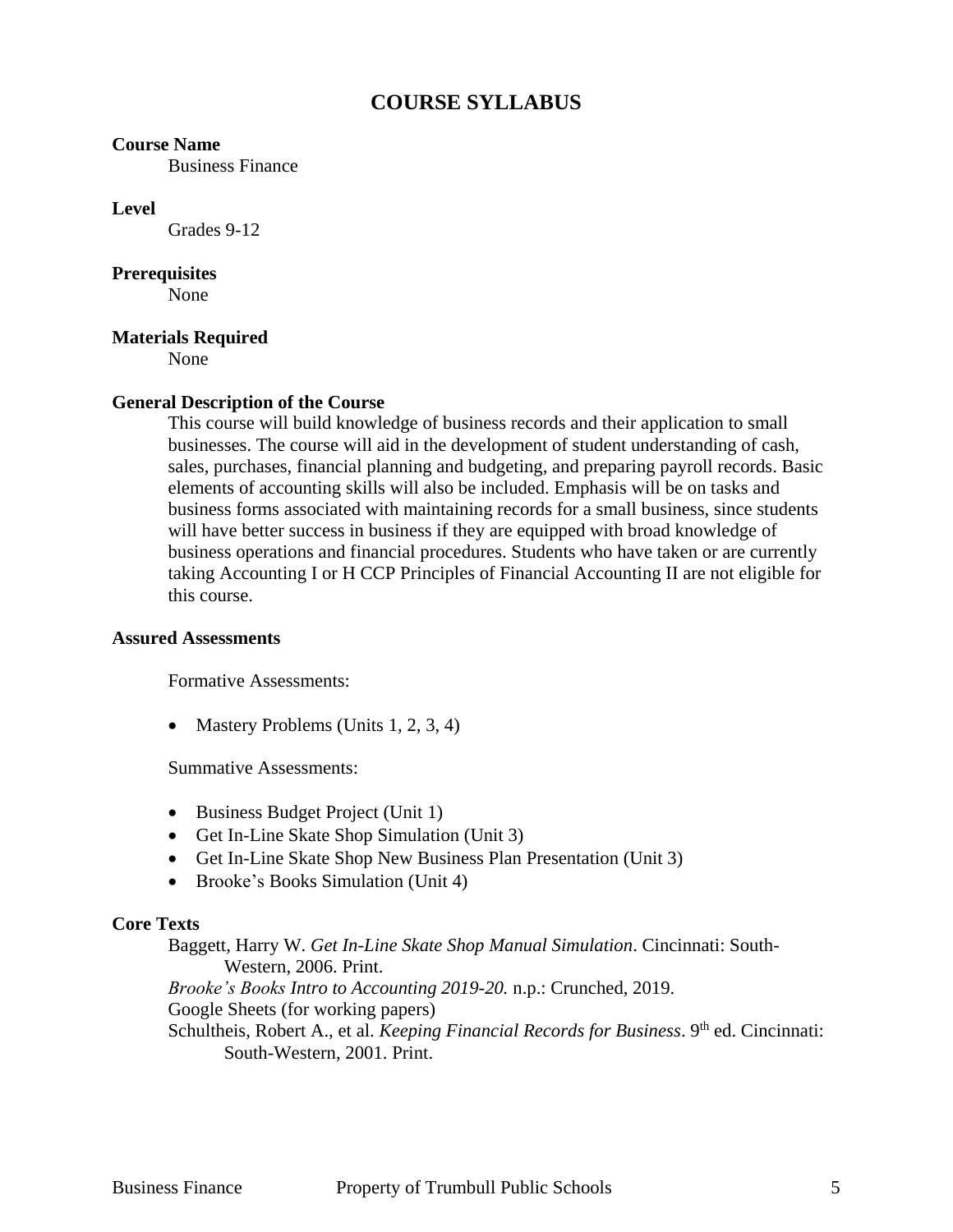# **UNIT 1 Determining Cash Needs for a Business Venture**

# **Unit Goals**

At the completion of this unit, students will:

| NSBE.Entrepreneurship.V.A          | Identify the major options of funding for a small                                                                                                         |
|------------------------------------|-----------------------------------------------------------------------------------------------------------------------------------------------------------|
| (Finance / Determining Cash Needs) | business.                                                                                                                                                 |
| <b>CSDE.Content Standard 1</b>     | Analyze possible outcomes and results of each                                                                                                             |
| (Business Management Functions)    | decision when preparing a business budget.                                                                                                                |
| CCS.HSN-Q.1                        | Analyze the budget of a business as a way to<br>understand the financial position of the business and<br>to make recommendations for future improvements. |
| CCS.MP.5                           | Use spreadsheets to prepare budget reports and use                                                                                                        |
| <b>ISTE Computational Thinker</b>  | appropriate formulas and functions for calculations.                                                                                                      |

#### **Unit Essential Questions**

(Standard 5)

- What are the types of business ownership?
- Where does capital to finance a business come from?
- What costs are needed to operate a budget?
- What is the importance of budgeting and forecasting for a new business venture?

#### **Scope and Sequence**

- Types of business ownership
	- o Sole proprietorship vs. corporation
- Types of businesses
	- o Service vs. merchandise
- Sources of business funding
	- o Savings, retained earnings, bonds, stocks
- Business expenses
- Preparing a business budget
	- o Variable expenses vs. fixed expenses
- Analyzing budgets

#### **Assured Assessments**

- Chp. 2 Mastery Problem, Phase 2: Budgeting for a Business
- Chp. 2 Mastery Problem, Phase 3: Analyzing a Budget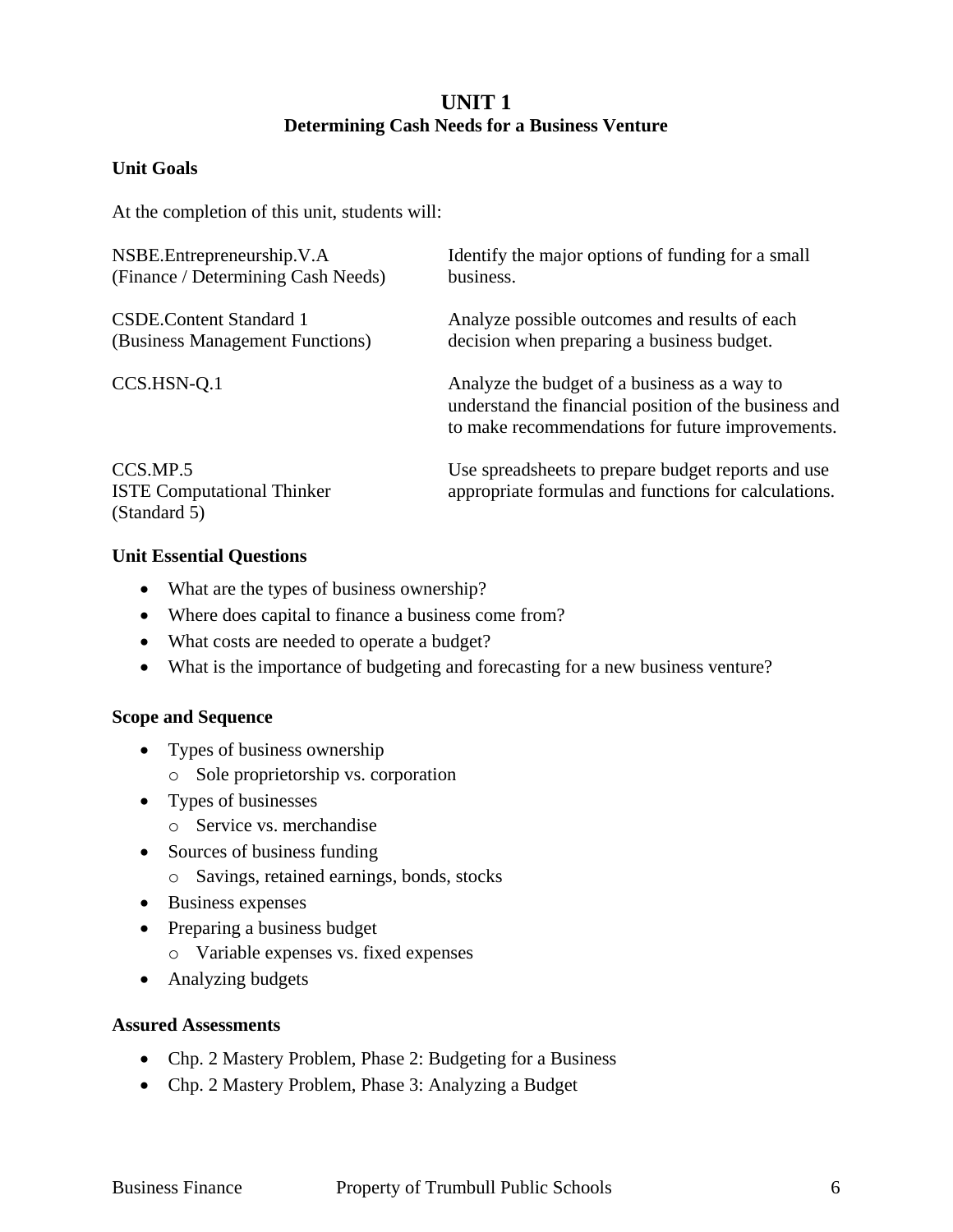- Biz Kid\$. "Understanding Income and Expenses: The Candy Machine." [http://bizkids.com/wp/wp-content/uploads/Biz\\_Kids\\_Lesson\\_123\\_High\\_School.pdf.](http://bizkids.com/wp/wp-content/uploads/Biz_Kids_Lesson_123_High_School.pdf) Web.
- Biz Kid\$. "Understanding Income and Expenses: Cash Flow Calculation." [http://bizkids.com/wp/wp-content/uploads/Biz\\_Kids\\_Lesson\\_123\\_High\\_School.pdf.](http://bizkids.com/wp/wp-content/uploads/Biz_Kids_Lesson_123_High_School.pdf) Web.
- Business Budget Project

# **Resources**

Core

- Schultheis, Robert A., et al. *Keeping Financial Records for Business*. 9<sup>th</sup> ed. Cincinnati: South-Western, 2001. Print.
- Google Sheets (for working papers)

# Supplemental

- Grey, Justine. "Create a Business Budget in 5 Simple Steps." [https://www.freshbooks.com/blog/the-5-step-plan-to-creating-a-balanced-business](https://www.freshbooks.com/blog/the-5-step-plan-to-creating-a-balanced-business-budget)[budget.](https://www.freshbooks.com/blog/the-5-step-plan-to-creating-a-balanced-business-budget) Web.
- "How to Start a Business Budget." [https://www.inc.com/encyclopedia/businessbudget.html.](https://www.inc.com/encyclopedia/businessbudget.html) Web.
- Murray, Jean. "Don't Forget These Monthly Business Expenses in Your Budget Planning." [https://www.thebalancesmb.com/dont-forget-these-monthly-business](https://www.thebalancesmb.com/dont-forget-these-monthly-business-expenses-397485)[expenses-397485.](https://www.thebalancesmb.com/dont-forget-these-monthly-business-expenses-397485) Web.
- "Operating Expenses." [https://www.entrepreneur.com/encyclopedia/operating-expenses.](https://www.entrepreneur.com/encyclopedia/operating-expenses) Web.

# **Time Allotment**

• Approximately 3 weeks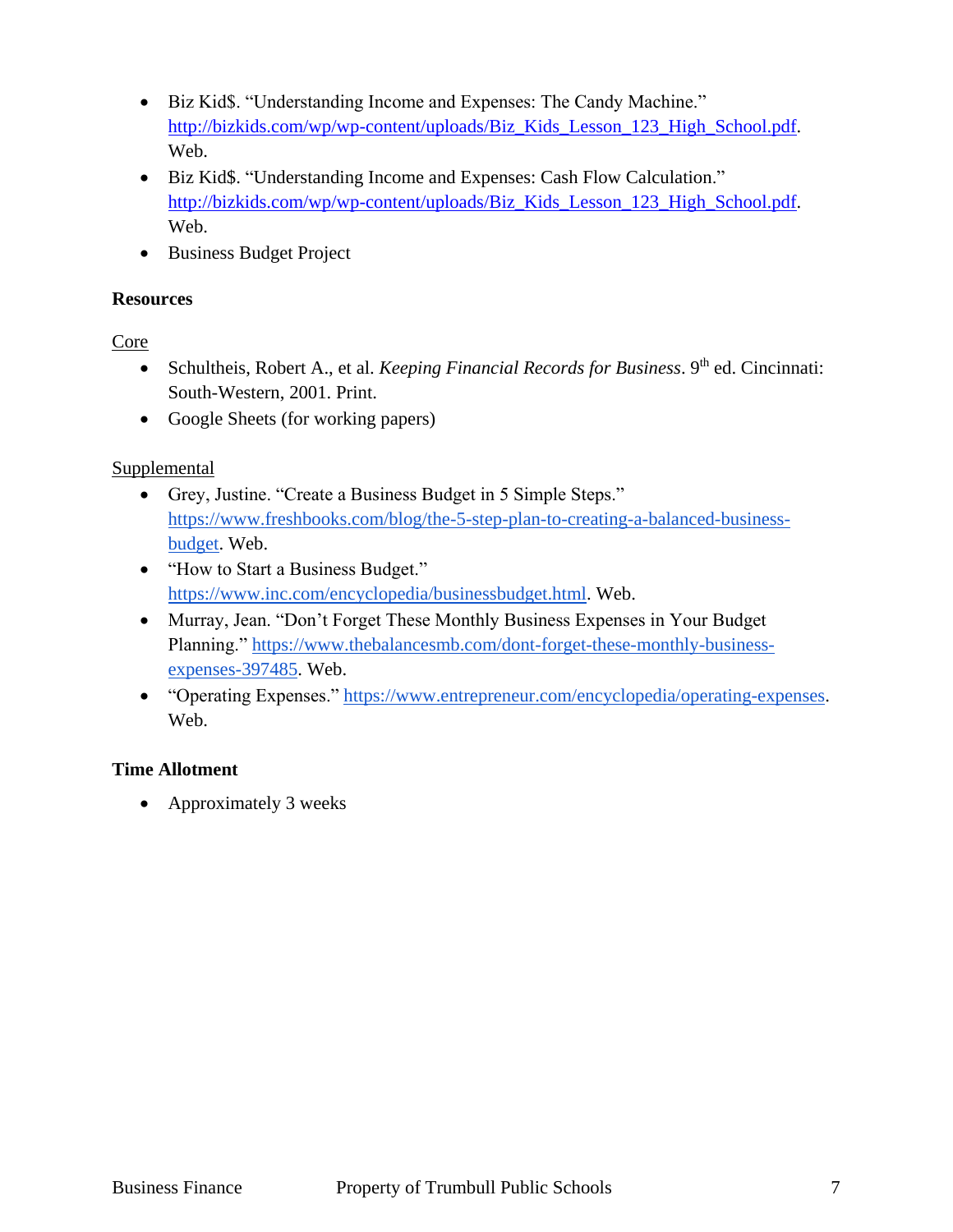# **UNIT 2 Cash Management**

# **Unit Goals**

At the completion of this unit, students will:

| NSBE.Entrepreneurship.VI.A               | Identify and utilize the proper records for managing |  |  |
|------------------------------------------|------------------------------------------------------|--|--|
| (Accounting / Business Records)          | the cash of a business.                              |  |  |
| NSBE.Entrepreneurship.VI.B               |                                                      |  |  |
| (Accounting / Utilizing and Interpreting |                                                      |  |  |
| <b>Business Records</b> )                |                                                      |  |  |
| NSBE. Entrepreneurship. VI.A             | Analyze the effect that inaccurate and/or missing    |  |  |
| (Accounting / Business Records)          | records have on other business records.              |  |  |
| CCS.MP.5                                 | Use spreadsheets to prepare reports and use          |  |  |
| <b>ISTE Computational Thinker</b>        | appropriate formulas and functions for calculations. |  |  |
| (Standard 5)                             |                                                      |  |  |
| CCS.MP.6                                 | Check for accuracy of records and calculations.      |  |  |

## **Unit Essential Questions**

- What is the importance of maintaining accurate cash records?
- What is the purpose to a business of preparing a bank reconciliation?
- What are good internal control measures for protecting records for a business?

#### **Scope and Sequence**

- Cash receipts records
	- o Preparing bank deposits
- Checking account records
	- o Opening a business checking account
	- o Writing and endorsing checks
	- o Keeping a checkbook and check register
	- o Reconciling bank statements
	- o Handling outstanding deposits, bank service charges, interest, and errors
- Petty cash records
	- o Writing petty cash vouchers
	- o Classifying business expenses
	- o Using a petty cash book
	- o Replenishing and maintaining a petty cash fund

#### **Assured Assessment**

• Chp. 5 Mastery Problem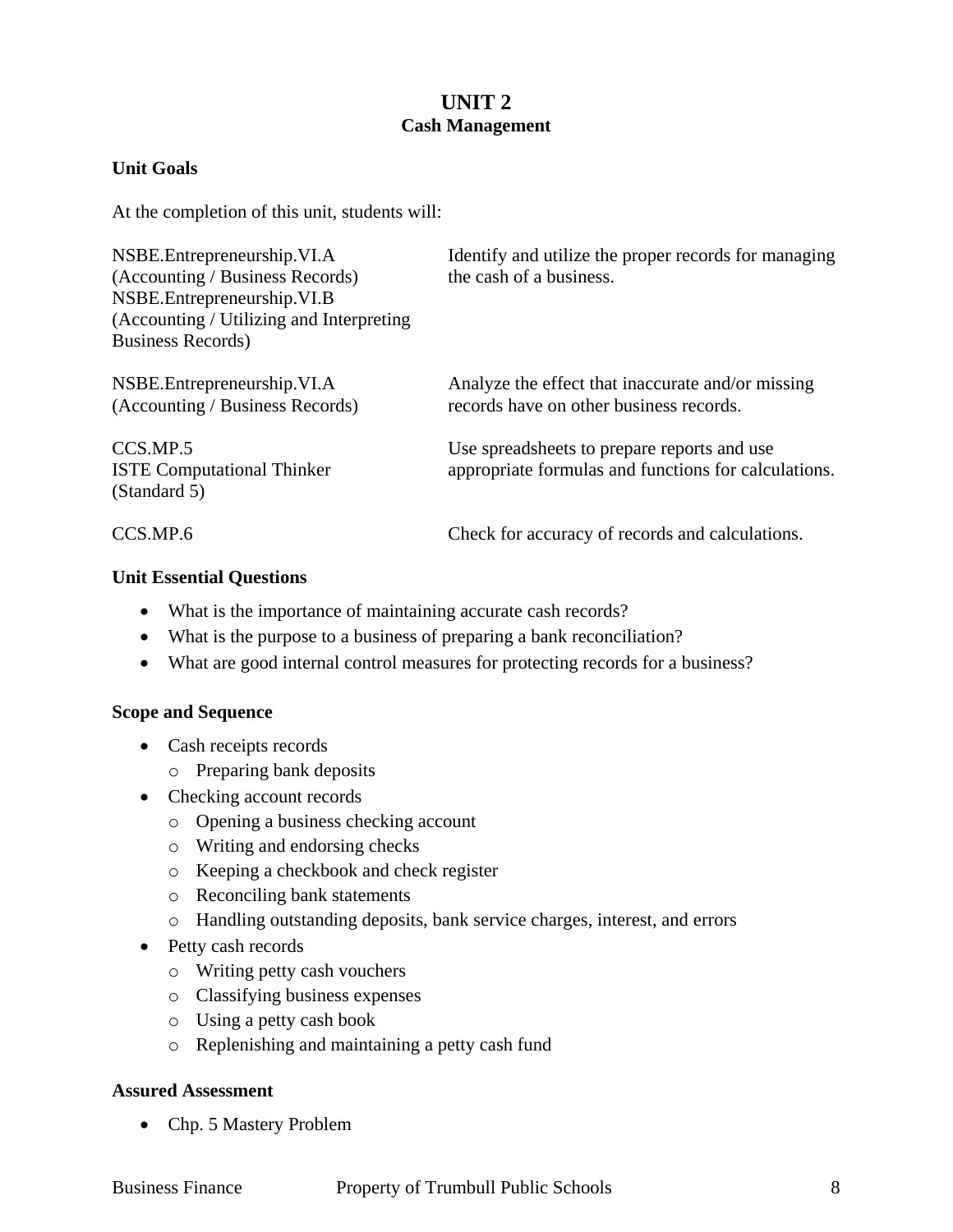# **Resources**

**Core** 

- Schultheis, Robert A., et al. *Keeping Financial Records for Business*. 9th ed. Cincinnati: South-Western, 2001. Print.
- Google Sheets (for working papers)

# **Time Allotment**

• Approximately 4 weeks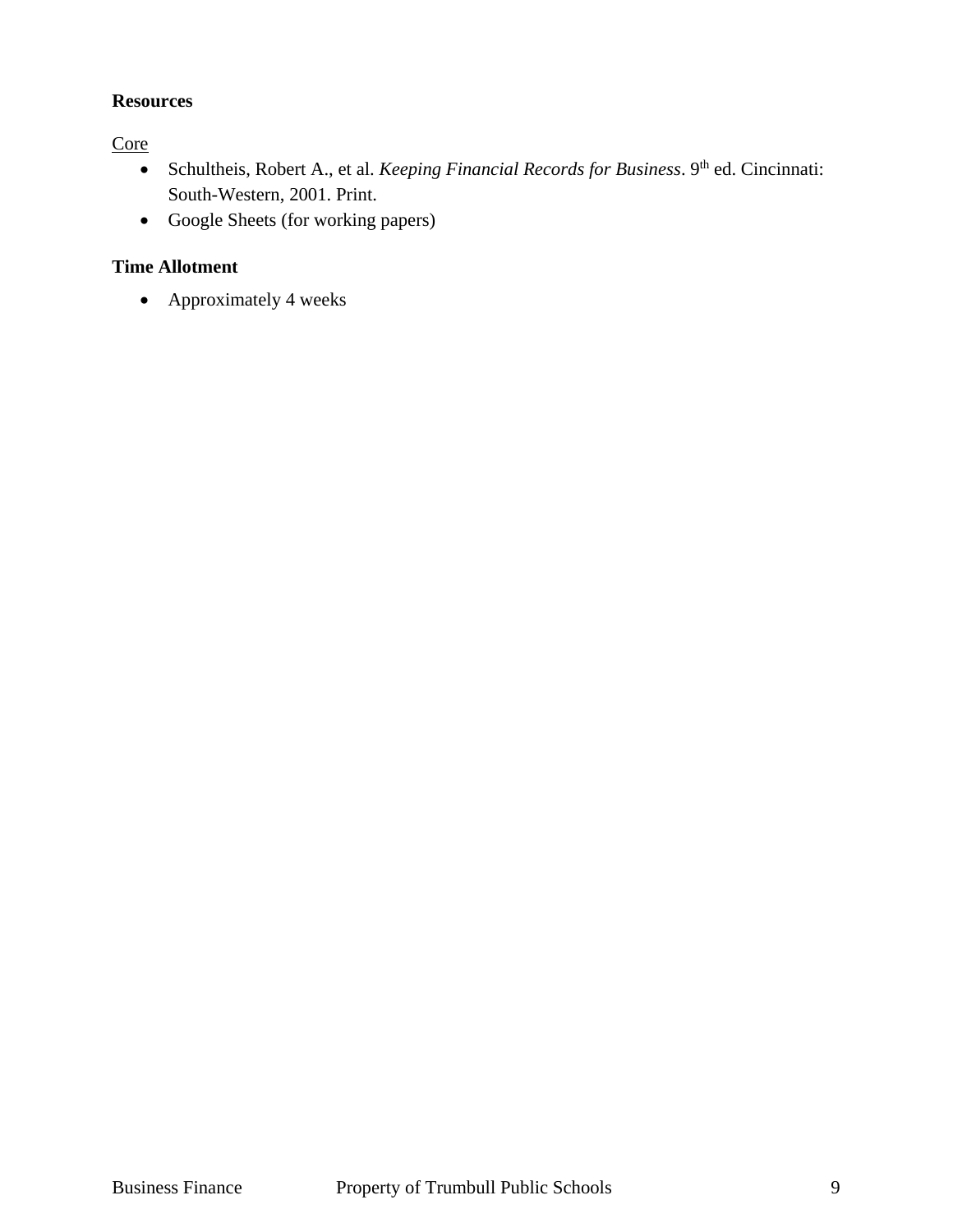# **UNIT 3 Sales and Credit Transactions**

# **Unit Goals**

At the completion of this unit, students will:

| NSBE. Entrepreneurship. VI.B             | Develop plans to manage accounts receivable and      |
|------------------------------------------|------------------------------------------------------|
| (Accounting / Utilizing and Interpreting | accounts payable.                                    |
| <b>Business Records</b> )                |                                                      |
|                                          |                                                      |
| CCS.MP.5                                 | Use spreadsheets to prepare budget reports and use   |
| <b>ISTE Computational Thinker</b>        | appropriate formulas and functions for calculations. |
| (Standard 5)                             |                                                      |

CCS.MP.6 Check for accuracy of records and calculations.

## **Unit Essential Questions**

- How do businesses collect revenue?
- Why do businesses allow for payment on credit?
- How do businesses manage debt?
- What is the importance of maintaining accurate records for accounts receivable and accounts payable?

#### **Scope and Sequence**

- General sales records
	- o Completing sales slips
	- o Computing sales tax on merchandise
- Retail charge sales records
	- o Handling charge sales
	- o Keeping records for charge customers
	- o Handling sales returns
	- o Preparing customer statements
- Accounts receivable records
	- o Preparing sales invoices
	- o Keeping records of customer accounts
	- o Using a sales journal
	- o Using a cash receipts journal
	- o Using a sales returns and allowances journal
	- o Posting from a journal to the accounts receivable ledger
	- o Preparing a schedule of accounts receivable
- Accounts payable records
	- o Keeping creditor records
	- o Using a purchases journal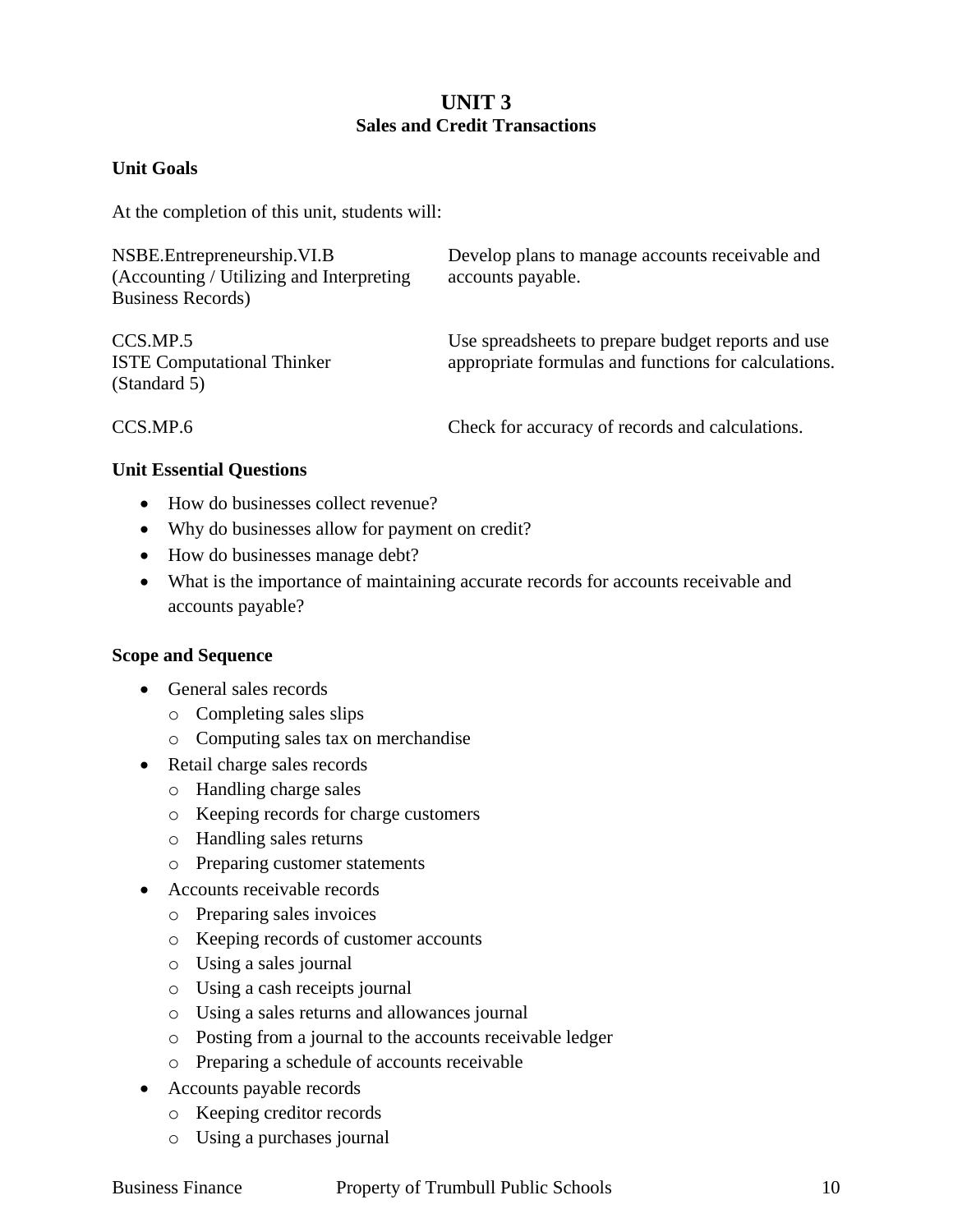- o Using a cash payments journal
- o Using a cash receipts journal
- o Posting from a journal to the accounts receivable ledger
- o Preparing a schedule of accounts payable

#### **Assured Assessments**

- Chp. 7 Mastery Problem
- Chp. 9 Mastery Problem
- Chp. 12 Mastery Problem
- Get In-Line Skate Shop Simulation (individual)
- Get In-Line Skate Shop New Business Plan Presentation (group)

#### **Resources**

Core

- Schultheis, Robert A., et al. *Keeping Financial Records for Business*. 9<sup>th</sup> ed. Cincinnati: South-Western, 2001. Print.
- Baggett, Harry W. *Get In-Line Skate Shop Manual Simulation*. Cincinnati: South-Western, 2006. Print.
- Google Sheets (for working papers)

#### **Time Allotment**

• Approximately 9 weeks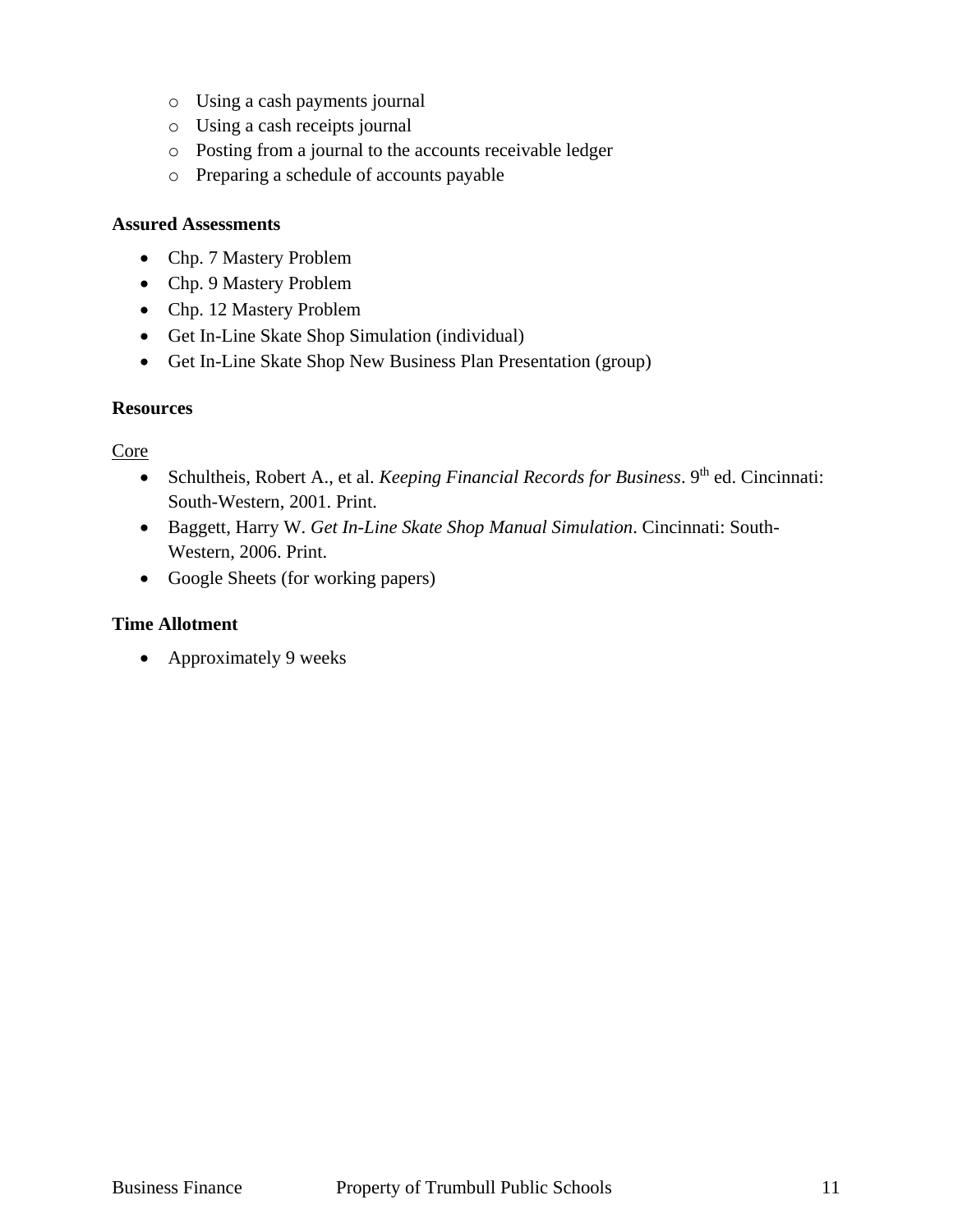# **UNIT 4 Financial Statements and Decision Making**

# **Unit Goals**

At the completion of this unit, students will:

| NSBE.Entrepreneurship.VI.B<br>(Accounting / Utilizing and Interpreting<br><b>Business Records</b> ) | Prepare basic financial statements.                                                                        |
|-----------------------------------------------------------------------------------------------------|------------------------------------------------------------------------------------------------------------|
| CSDE.Content Standard 10.1<br>(Financial Statement)                                                 | Interpret data shown on financial statements, and<br>analyze it to make future business decisions.         |
| CCS.MP.5<br><b>ISTE Computational Thinker</b><br>(Standard 5)                                       | Use spreadsheets to prepare budget reports and use<br>appropriate formulas and functions for calculations. |

#### **Unit Essential Questions**

- What is the purpose of a financial statement?
- What does a financial statement tell business owners about the business?

#### **Scope and Sequence**

- Preparing an income statement
	- o Calculating net income
- Preparing a capital statement
- Preparing a balance sheet
	- o Assets, liabilities, owner's equity

#### **Assured Assessments**

- Chp. 14 Mastery Problem
- Brooke's Books Simulation

#### **Resources**

#### Core

- Schultheis, Robert A., et al. *Keeping Financial Records for Business*. 9<sup>th</sup> ed. Cincinnati: South-Western, 2001. Print.
- *Brooke's Books Intro to Accounting 2019-20.* n.p.: Crunched, 2019.
- Google Sheets (for working papers)

# **Time Allotment**

• Approximately 4 weeks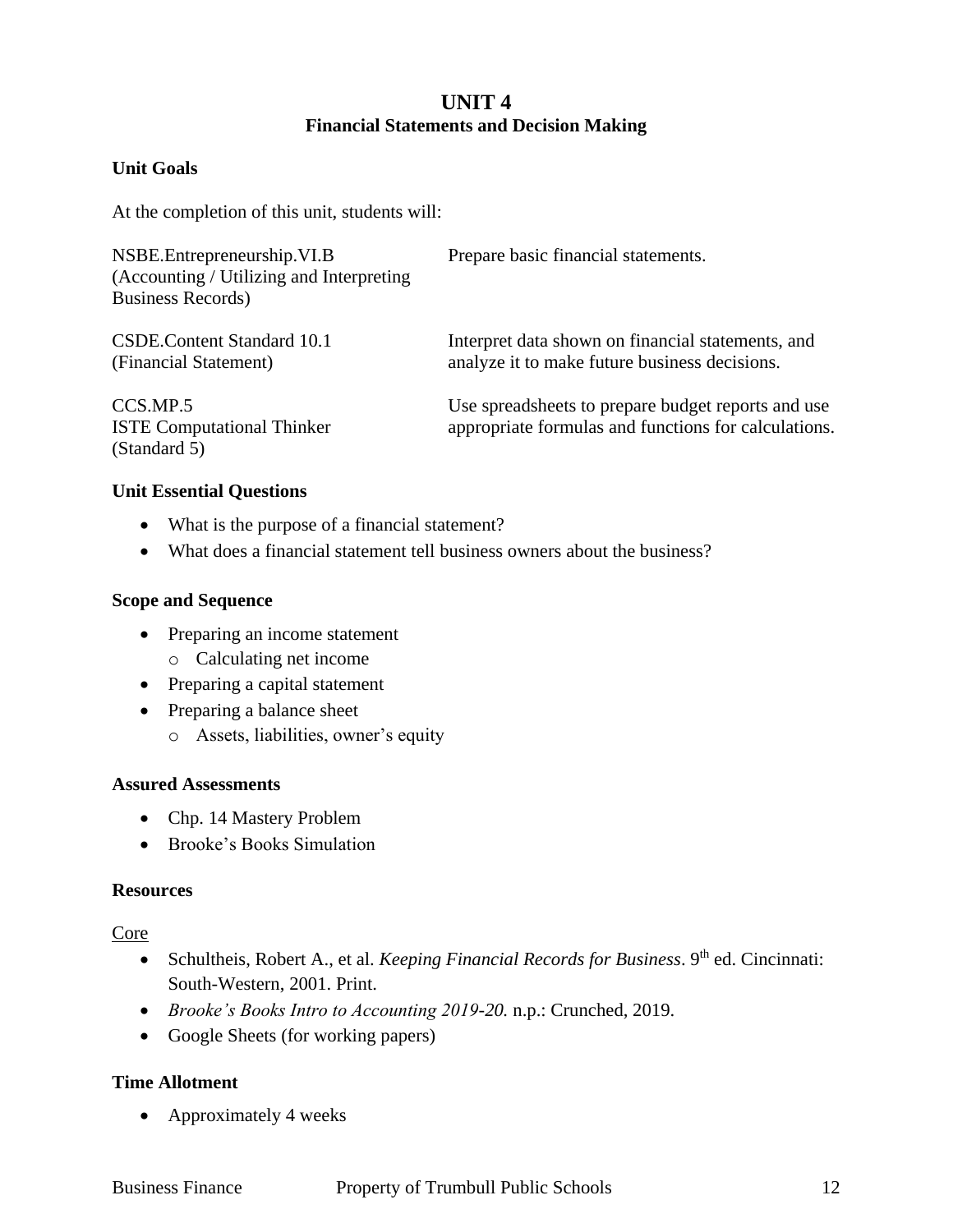# **COURSE CREDIT**

One-half credit in business education One class period daily for a half year

# **PREREQUISITES**

None.

# **ASSURED STUDENT PERFORMANCE RUBRICS**

- Trumbull High School School-Wide Reading Rubric (attached)
- Trumbull High School School-Wide Problem-Solving through Critical Thinking Rubric (attached)
- Trumbull High School School-Wide Independent Learning and Thinking Rubric (attached)
- Business Finance Business Budget Project (attached)
- Business Finance Get In-Line Skate Shop Simulation (attached)
- Business Finance Get In-Line Skate Shop New Business Plan Presentation (attached)
- Brooke's Books Simulation (attached)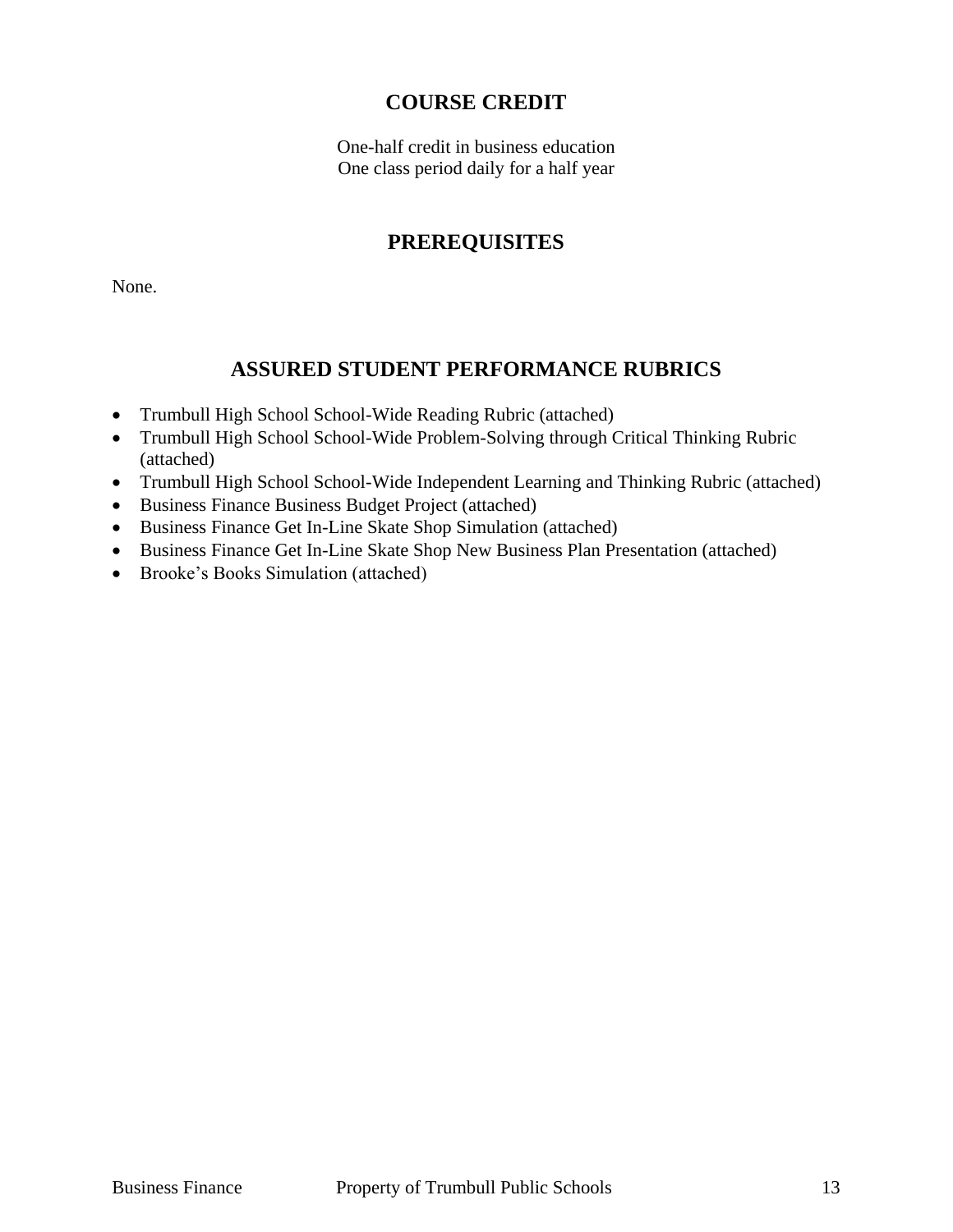# **Trumbull High School School-Wide Reading Rubric**

| Category/<br>Weight | <b>Exemplary</b><br>4                                                                                                                                                                                                                                                                                                                                      | Goal<br>3                                                                                                                                                                                                                                                                | <b>Working Toward Goal</b>                                                                                                                                                                                                                                          | <b>Needs Support</b><br>$1-0$                                                                                                                                                                                                                                                                         |
|---------------------|------------------------------------------------------------------------------------------------------------------------------------------------------------------------------------------------------------------------------------------------------------------------------------------------------------------------------------------------------------|--------------------------------------------------------------------------------------------------------------------------------------------------------------------------------------------------------------------------------------------------------------------------|---------------------------------------------------------------------------------------------------------------------------------------------------------------------------------------------------------------------------------------------------------------------|-------------------------------------------------------------------------------------------------------------------------------------------------------------------------------------------------------------------------------------------------------------------------------------------------------|
| Respond<br>$X_{--}$ | Demonstrates<br>exceptional<br>understanding of text<br>by:<br>• Clearly identifying<br>the purpose of the<br>text<br>• Providing initial<br>reaction richly<br>supported by text<br>• Providing a<br>perceptive<br>interpretation                                                                                                                         | Demonstrates<br>understanding of text by:<br>• Identifying the<br>fundamental purpose<br>of the text<br>• Providing initial<br>reaction supported by<br>text<br>• Providing a<br>clear/straightforward<br>interpretation of the<br>text                                  | Demonstrates general understanding<br>of text by:<br>• Partially identifying the purpose of<br>the text<br>• Providing initial reaction somewhat<br>supported by text<br>• Providing a superficial interpretation<br>of the text                                    | Demonstrates limited<br>or no understanding of<br>text by:<br>• Not identifying the<br>purpose of the text<br>• Providing initial<br>reaction not<br>supported by text<br>· Providing an<br>interpretation not<br>supported by the text                                                               |
| Interpret<br>X      | Demonstrates<br>exceptional<br>interpretation of text<br>by:<br>• Extensively<br>reshaping,<br>reflecting, revising,<br>and/or<br>deepening initial<br>understanding<br>• Constructing<br>insightful and<br>perceptive ideas<br>about the text.<br>• Actively raising<br>critical questions<br>and exploring<br>multiple<br>interpretations of<br>the text | Demonstrates ability to<br>interpret text by:<br>• Reshaping, reflecting,<br>revising, and/or<br>deepening initial<br>understanding<br>• Summarizing main<br>ideas of text<br>• Actively interpreting<br>text by raising<br>questions and looking<br>for answers in text | Demonstrates general ability to<br>interpret text by:<br>• Guided reflection and/or revision of<br>initial understanding<br>• Summarizing some of the main<br>ideas of text<br>• Guided interpretation of text by<br>locating answers to given questions<br>in text | Demonstrates limited<br>ability to interpret text<br>as evidenced by:<br>• Struggle to<br>implement guided<br>reflection and/or<br>revision of initial<br>understanding<br>• Struggle to<br>summarize any main<br>ideas of text<br>• Struggle to answer<br>questions by locating<br>responses in text |
| Connect<br>X.       | Demonstrates<br>perceptive<br>connections<br>• text-to-text<br>• text-to-self<br>• text-to-world                                                                                                                                                                                                                                                           | Demonstrates specific<br>connections<br>• text-to-text<br>• text-to-self<br>• text-to-world                                                                                                                                                                              | Demonstrates general connections<br>• text-to-text<br>• text-to-self<br>• text-to-world                                                                                                                                                                             | Struggles to make<br>connections<br>• text-to-text<br>• text-to-self<br>• text-to-world                                                                                                                                                                                                               |
| Evaluate<br>X       | Demonstrates<br>insightful evaluation<br>of text by one or<br>more of the<br>following:<br>• Critical analysis to<br>create a conclusion<br>supported by the<br>text<br>• Perceptive<br>judgments about<br>the quality of the<br>text<br>• Synthesis of text<br>• Expression of a<br>personal opinion                                                      | Demonstrates an<br>evaluation of text by one<br>or more of the following:<br>• Critical analysis to<br>form a conclusion<br>from the text<br>• Thoughtful judgments<br>about the quality of the<br>text<br>• Evaluation of text to<br>express personal<br>opinion(s)     | Demonstrates a general evaluation of<br>text by one or more of the following:<br>• Formulation of a superficial<br>conclusion from the text<br>• Assessment of the quality of the text<br>• Use of text to express personal<br>opinion(s)                           | Demonstrates a struggle<br>to evaluate the text by<br>one or more of the<br>following:<br>• Formulation of a<br>conclusion from the<br>text<br>• Assessment of the<br>quality of the text<br>• Use of text to express<br>personal opinion(s)                                                          |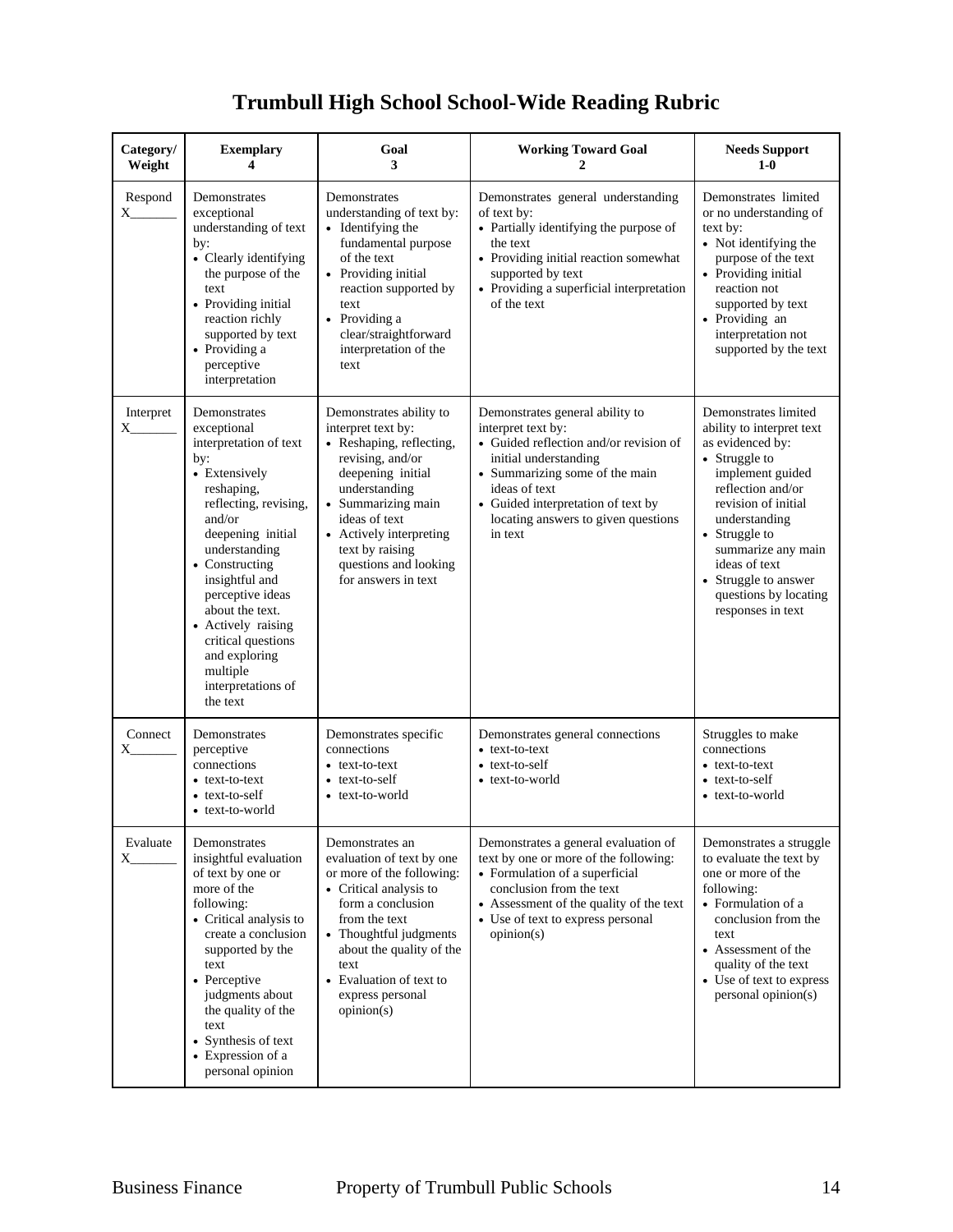# **Trumbull High School School-Wide Problem-Solving through Critical Thinking Rubric**

| Category/<br>Weight                                        | <b>Exemplary</b><br><b>Student work:</b>                                                                                                                            | Goal<br><b>Student work:</b>                                                                                                                                     | <b>Working Toward Goal</b><br><b>Student work:</b>                                                                                                     | <b>Needs Support</b><br>$1 - 0$<br><b>Student work:</b>                                                                                                                |
|------------------------------------------------------------|---------------------------------------------------------------------------------------------------------------------------------------------------------------------|------------------------------------------------------------------------------------------------------------------------------------------------------------------|--------------------------------------------------------------------------------------------------------------------------------------------------------|------------------------------------------------------------------------------------------------------------------------------------------------------------------------|
| Understanding<br>$X \sim$                                  | Student demonstrates<br>clear understanding of the<br>problem and the<br>complexities of the task.                                                                  | Student demonstrates<br>sufficient understanding<br>of the problem and most<br>of the complexities of the<br>task.                                               | Student demonstrates<br>some understanding of<br>the problem but requires<br>assistance to complete<br>the task.                                       | Student demonstrates<br>limited or no<br>understanding of the<br>fundamental problem after<br>assistance with the task.                                                |
| Research<br>$X \sim$                                       | Student gathers<br>compelling information<br>from multiple sources<br>including digital, print,<br>and interpersonal.                                               | Student gathers sufficient<br>information from multiple<br>sources including digital,<br>print, and interpersonal.                                               | Student gathers some<br>information from few<br>sources including digital,<br>print, and interpersonal.                                                | Student gathers limited or<br>no information.                                                                                                                          |
| Reasoning and<br><b>Strategies</b>                         | Student demonstrates<br>strong critical thinking<br>skills to develop a<br>comprehensive plan<br>integrating multiple<br>strategies.                                | Student demonstrates<br>sufficient critical thinking<br>skills to develop a<br>cohesive plan integrating<br>strategies.                                          | Student demonstrates<br>some critical thinking<br>skills to develop a plan<br>integrating some<br>strategies.                                          | Student demonstrates<br>limited or no critical<br>thinking skills and no<br>plan.                                                                                      |
| <b>Final Product</b><br>and/or<br>Presentation<br>$X \sim$ | Solution shows deep<br>understanding of the<br>problem and its<br>components. Solution<br>shows extensive use of<br>21 <sup>st</sup> -century technology<br>skills. | Solution shows sufficient<br>understanding of the<br>problem and its<br>components. Solution<br>shows sufficient use of<br>$21st$ -century technology<br>skills. | Solution shows some<br>understanding of the<br>problem and its<br>components. Solution<br>shows some use of $21^{st}$<br>century technology<br>skills. | Solution shows limited or<br>no understanding of the<br>problem and its<br>components. Solution<br>shows limited or no use of<br>$21st$ -century technology<br>skills. |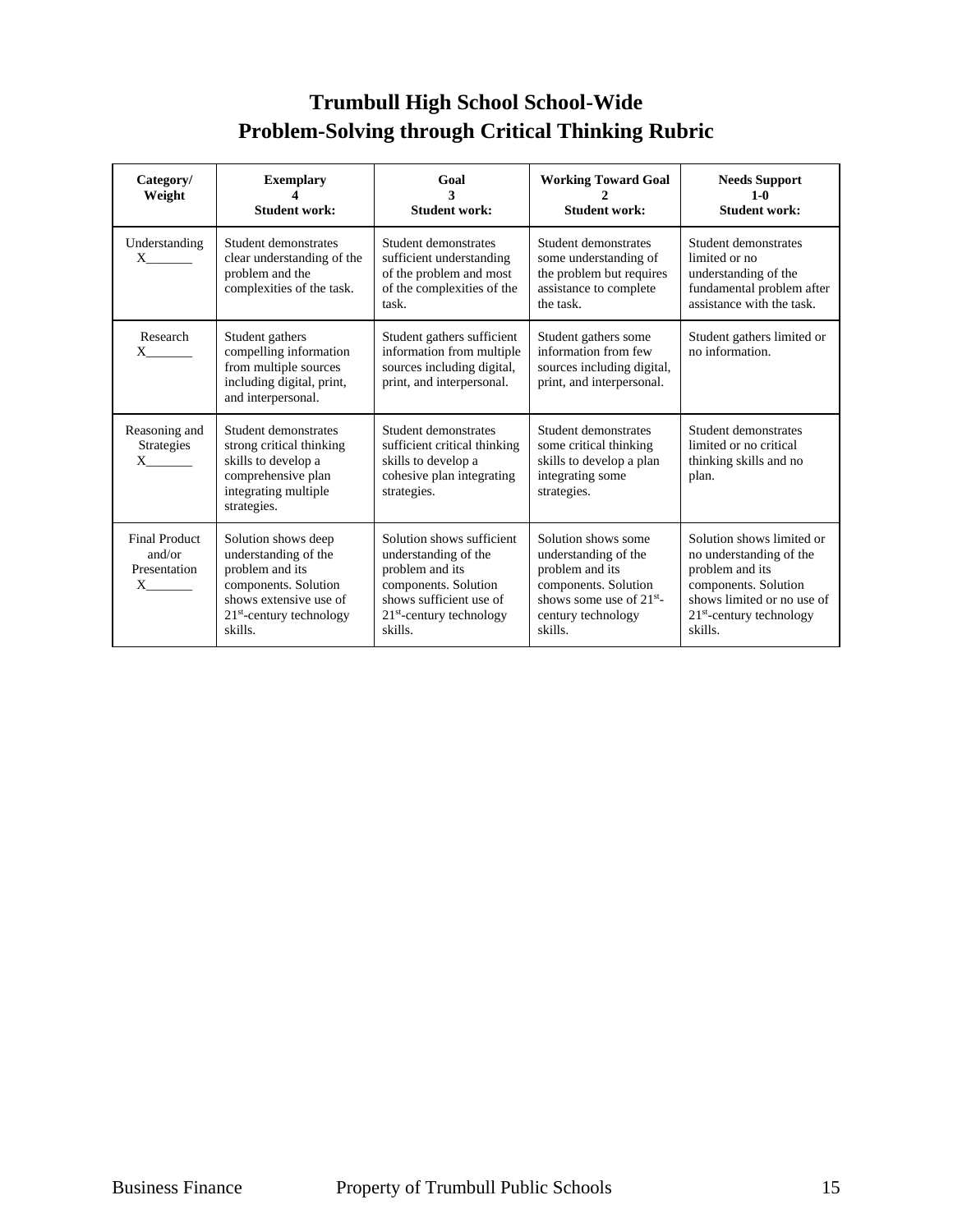# **Trumbull High School School-Wide Independent Learning and Thinking Rubric**

| Category/Weight                                                       | <b>Exemplary</b>                                                                                                                                                                                                                                                             | Goal<br>3                                                                                                                                                                                                                                         | <b>Working Toward</b><br>Goal<br>$\mathcal{L}$                                                                                                                                                                                                 | <b>Needs Support</b><br>$1 - 0$                                                                                                                                                                                                                           |
|-----------------------------------------------------------------------|------------------------------------------------------------------------------------------------------------------------------------------------------------------------------------------------------------------------------------------------------------------------------|---------------------------------------------------------------------------------------------------------------------------------------------------------------------------------------------------------------------------------------------------|------------------------------------------------------------------------------------------------------------------------------------------------------------------------------------------------------------------------------------------------|-----------------------------------------------------------------------------------------------------------------------------------------------------------------------------------------------------------------------------------------------------------|
| Proposal                                                              | Student demonstrates a<br>strong sense of initiative<br>by generating<br>compelling questions,<br>creating uniquely<br>original projects/work.                                                                                                                               | Student<br>demonstrates initiative by<br>generating appropriate<br>questions, creating original<br>projects/work.                                                                                                                                 | Student demonstrates<br>some initiative by<br>generating questions,<br>creating appropriate<br>projects/work.                                                                                                                                  | Student demonstrates<br>limited or no initiative<br>by generating few<br>questions and creating<br>projects/work.                                                                                                                                         |
| Independent<br>Research &<br>Development<br>$X$ <sub>__________</sub> | Student is analytical,<br>insightful, and works<br>independently to reach a<br>solution.                                                                                                                                                                                     | Student is analytical, and<br>works productively to reach<br>a solution.                                                                                                                                                                          | Student reaches a<br>solution with<br>direction.                                                                                                                                                                                               | Student is unable to<br>reach a solution<br>without consistent<br>assistance.                                                                                                                                                                             |
| Presentation of<br><b>Finished Product</b><br>$X$ <sub>________</sub> | Presentation shows<br>compelling evidence of<br>an independent learner<br>and thinker.<br>Solution shows deep<br>understanding of the<br>problem and its<br>components.<br>Solution shows extensive<br>and appropriate<br>application of 21 <sup>st</sup><br>Century Skills. | Presentation shows clear<br>evidence of an independent<br>learner and thinker.<br>Solution shows adequate<br>understanding of the problem<br>and its components.<br>Solution shows adequate<br>application of 21 <sup>st</sup> Century<br>Skills. | Presentation shows<br>some evidence of an<br>independent learner<br>and thinker.<br>Solution shows some<br>understanding of the<br>problem and its<br>components.<br>Solution shows some<br>application of 21 <sup>st</sup><br>Century Skills. | Presentation shows<br>limited or no evidence<br>of an independent<br>learner and thinker.<br>Solution shows<br>limited or no<br>understanding of the<br>problem.<br>Solution shows<br>limited or no<br>application of 21 <sup>st</sup><br>Century Skills. |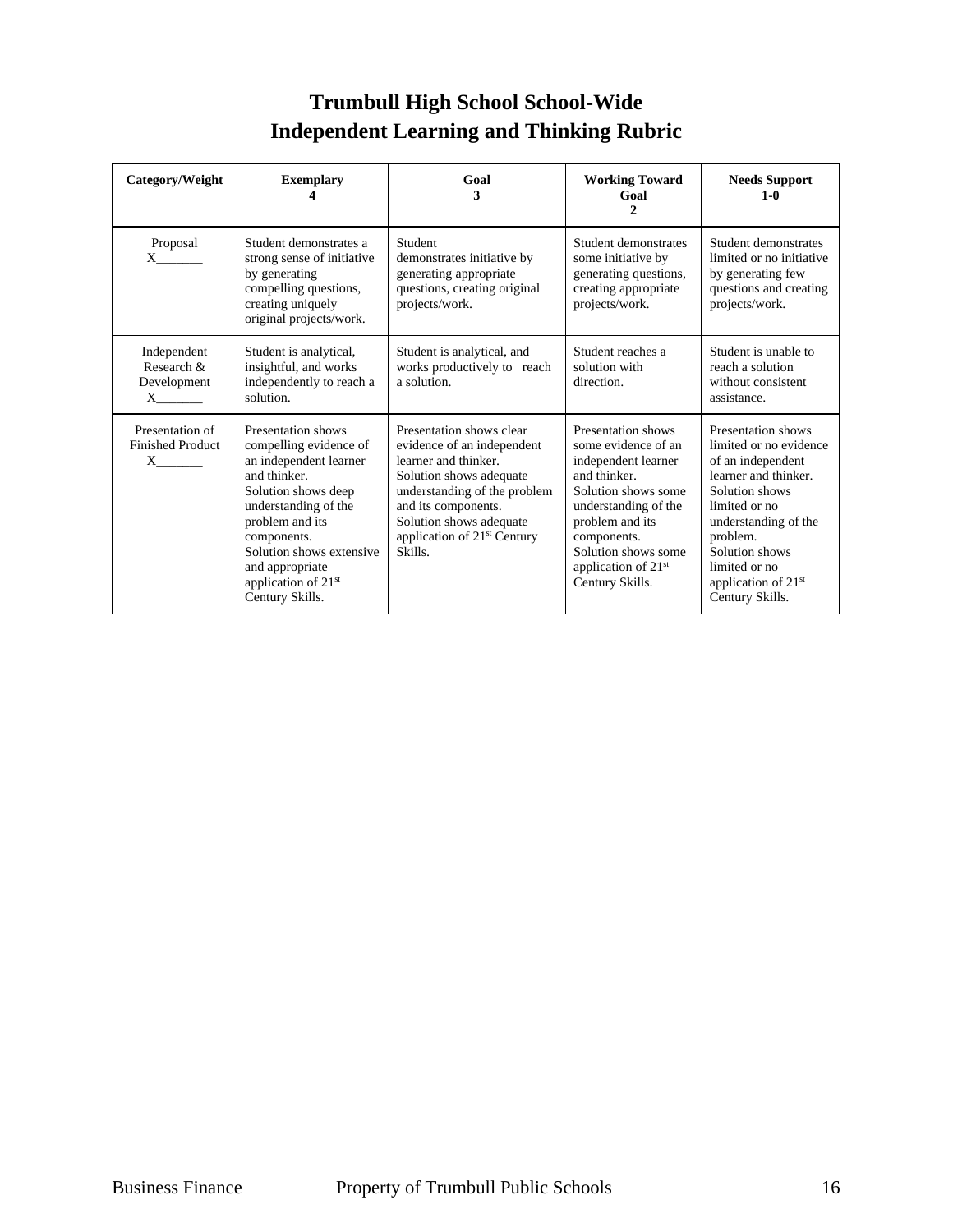# **BUSINESS FINANCE BUSINESS BUDGET PROJECT** (40 points)

# **STEP ONE:**

- Create a name for your provided business.
- Find a location for your business (Town/City, State).

\*\* Create this in Tab #1 in the provided Google Sheet.

# **STEP TWO:**

Research and prepare the following for the month of August for your business.

- Income (receipts): At least 2 types and estimated dollar amounts.
- Expenses (payments): At least 6 types and estimated dollar amounts.

\*\* PROVIDE EXPLANATIONS as to how you arrived at each dollar amount for both Income  $\&$ Expenses.

\*\* Create this in Tab #2 in the provided Google Sheet.

## **STEP THREE:**

Your business is trying to save money to purchase a necessary new item that will improve the efficiency of your business.

- 1. Identify the new item your business needs to purchase, and the cost.
- 2. Prepare a budget plan for the beginning of the next year (January, February, March) that will allow for you to save money in order to purchase the new item.

\*\* Create this in Tab #3 in the provided Google Sheet.

# **STEP FOUR:**

EXPLAIN how you developed your budget plan and the effects of your decisions. *Example:* Did you cut costs to decrease expenses? Did you raise prices for more income? \*\* Explain this in Tab #4 in the provided Google Sheet.

Suggested Sources:

Grey, Justine. "Create a Business Budget in 5 Simple Steps."

[https://www.freshbooks.com/blog/the-5-step-plan-to-creating-a-balanced-business](https://www.freshbooks.com/blog/the-5-step-plan-to-creating-a-balanced-business-budget)[budget.](https://www.freshbooks.com/blog/the-5-step-plan-to-creating-a-balanced-business-budget) Web.

"How to Start a Business Budget." [https://www.inc.com/encyclopedia/businessbudget.html.](https://www.inc.com/encyclopedia/businessbudget.html) Web.

Murray, Jean. "Don't Forget These Monthly Business Expenses in Your Budget Planning." [https://www.thebalancesmb.com/dont-forget-these-monthly-business-expenses-397485.](https://www.thebalancesmb.com/dont-forget-these-monthly-business-expenses-397485) Web.

"Operating Expenses." [https://www.entrepreneur.com/encyclopedia/operating-expenses.](https://www.entrepreneur.com/encyclopedia/operating-expenses) Web.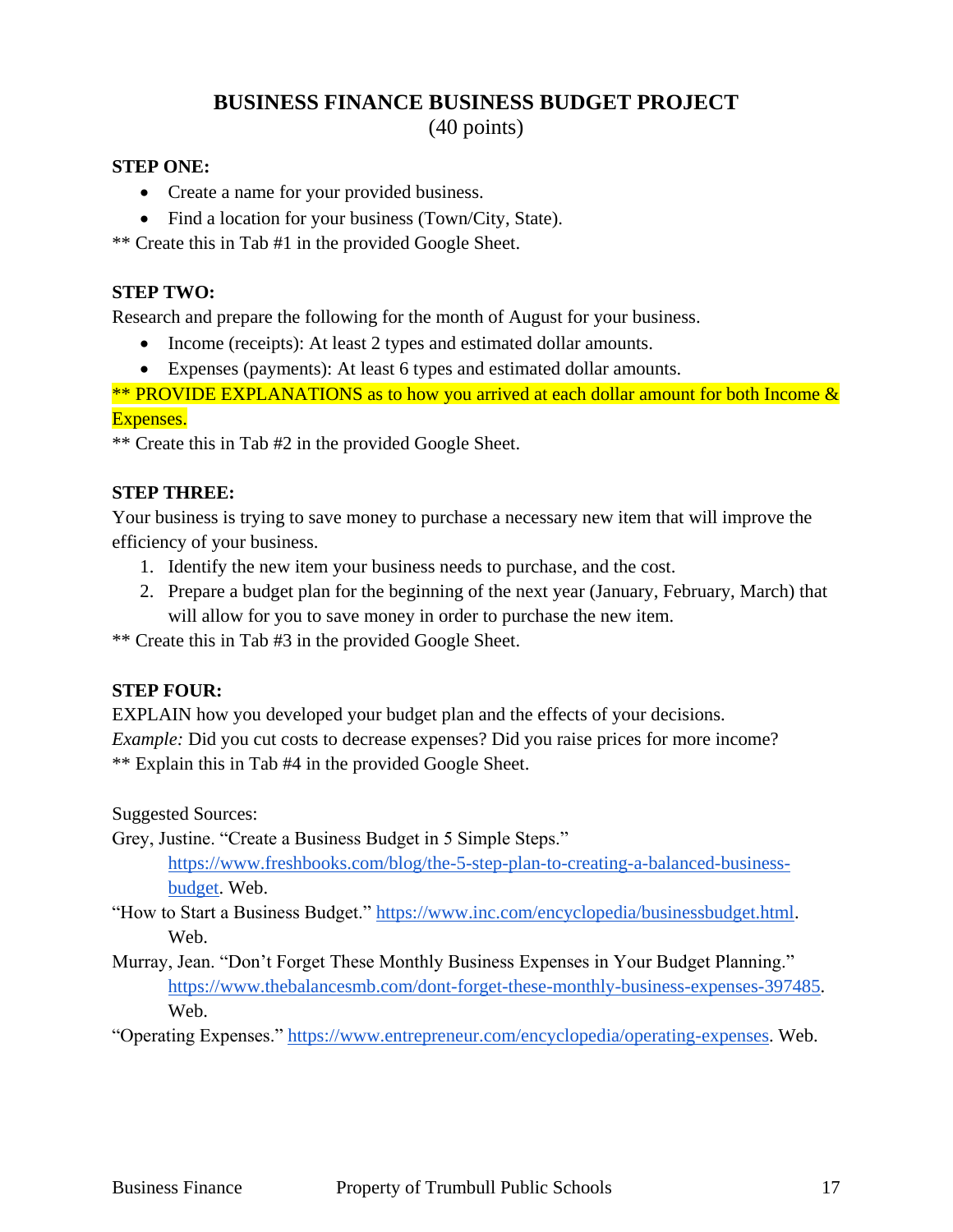# **SCORING**

(40 points)

Student Name: \_\_\_\_\_\_\_\_\_\_\_\_\_\_\_\_\_\_\_\_\_\_\_\_\_\_\_\_\_\_\_\_\_\_\_\_\_\_\_\_\_\_\_\_\_\_\_\_\_\_\_\_\_\_\_\_\_\_\_\_\_\_\_\_\_

| <b>ITEM</b>                                                                                                                                                                                                                                                                                                                                            | <b>POINTS</b><br><b>POSSIBLE</b> | <b>POINTS</b><br><b>EARNED</b> |
|--------------------------------------------------------------------------------------------------------------------------------------------------------------------------------------------------------------------------------------------------------------------------------------------------------------------------------------------------------|----------------------------------|--------------------------------|
| <b>TAB#1</b><br>Create a name for your provided business.<br>Find a location for your business (Town/City,<br>State).                                                                                                                                                                                                                                  | $\overline{2}$                   |                                |
| <b>TAB#2</b><br>Income (receipts): At least 2 types and<br>estimated dollar amounts. (4 total points: 2<br>points each)<br>Expenses (payments): At least 6 types and<br>estimated dollar amounts. (12 total points: 2)<br>points each)<br><b>** PROVIDE EXPLANATIONS</b> as to how you<br>arrived at each dollar amount for both Income &<br>Expenses. | 16                               |                                |
| <b>TAB#3</b><br>Identify the new item your business needs to<br>purchase, and the cost. (2 points)<br>Prepare a budget plan for the beginning of the<br>$\bullet$<br>next year (January, February, March) that will<br>allow for you to save money in order to<br>purchase the new item. (16 points)                                                   | 18                               |                                |
| <b>TAB#4</b><br>EXPLAIN how you developed your budget plan<br>and the effects of your decisions.                                                                                                                                                                                                                                                       | 4                                |                                |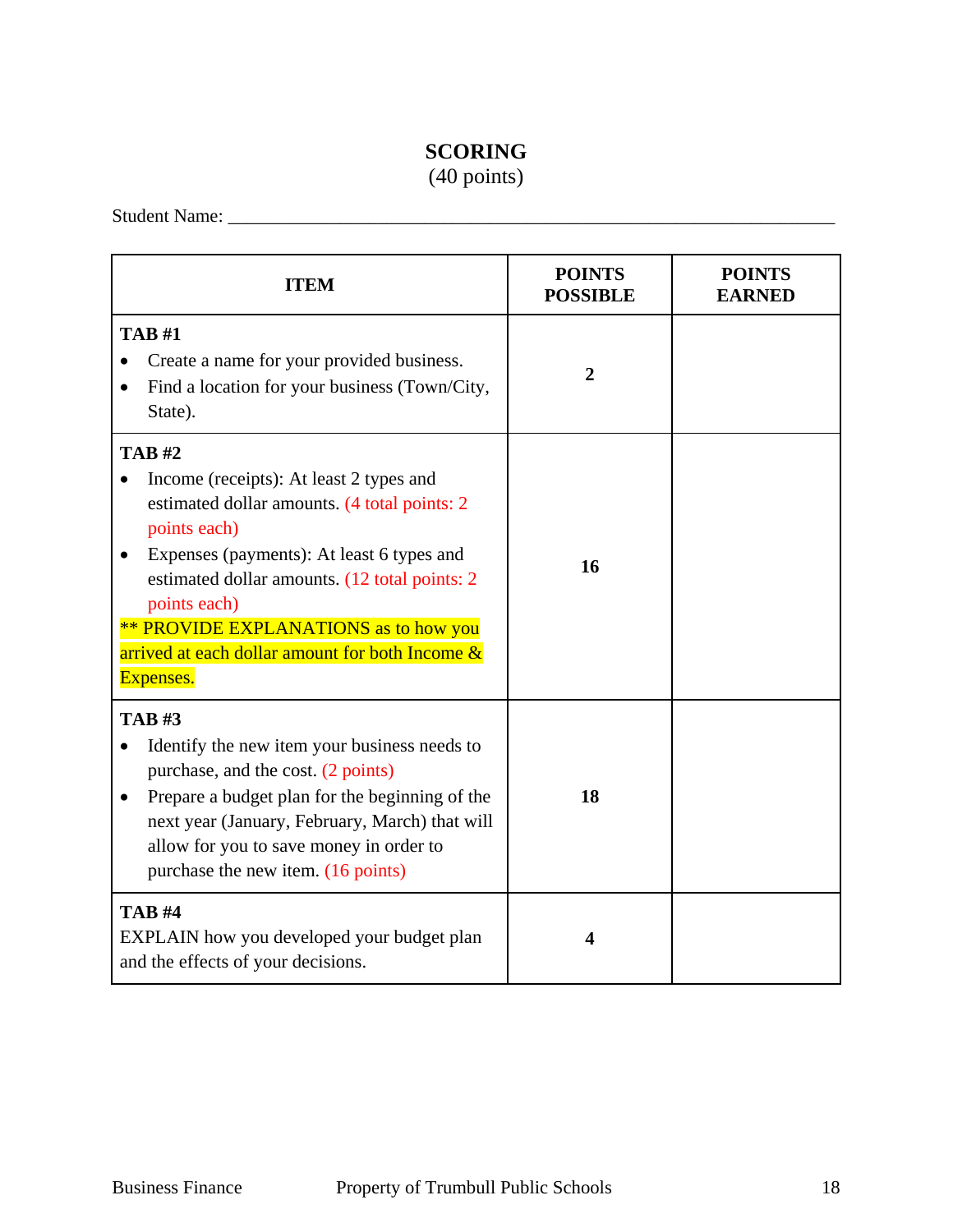# **BUSINESS FINANCE GET IN-LINE SKATE SHOP SIMULATION**

# **Task:**

Get In-Line Skate Shop is a store that sells in-line skates and skating equipment to individuals, roller hockey clubs, and businesses.

Get In-line Skate Shop is in your town, and the owner-manager, Scott Williams, has hired you to work in the store on Saturdays. As a new employee, you will be given on-the-job training in a variety of tasks performed in the business. You will be familiar with most of these tasks because they are similar to ones you have learned in your business classes. Also, you have seen workers do these tasks when you have gone to stores to buy things.

Sometimes you will do the tasks of a sales clerk, working at the counter selling skates and equipment under the supervision of Gregg Perry. You will also do record-keeping tasks when you work with accounting records under the supervision of Lizzie Pierson.

You will begin work on Saturday, September 9, and be instructed by Scott or one of the other store employees.

On your first day at work, Scott tells you he has decided that you will start working as a sales clerk. Your cashier number is seven (7). This will always be your assigned cashier number even though you will be working on several different cash registers. Gregg Perry, the sales manager, will be your supervisor.

Scott tells you how important your job as a sales clerk is to the business. Scott tells you to remember this: *Each task you do must be accurate, or all tasks after that one will be wrong. Accuracy is important because numbers or totals from one task are used again in later tasks.*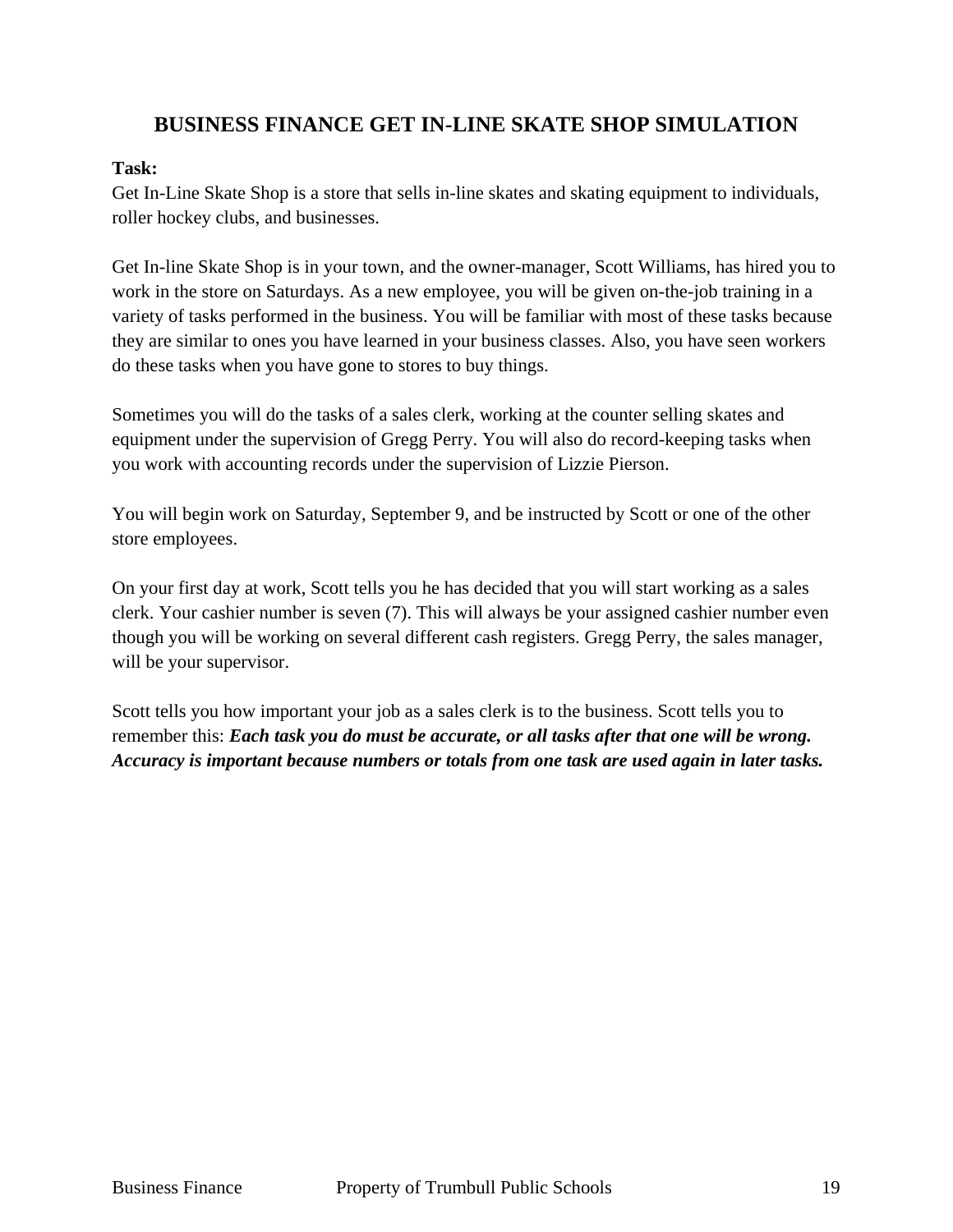# **SCORING, GET IN-LINE SKATE SHOP SIMULATION TASKS 1-20**

Student Name: \_\_\_\_\_\_\_\_\_\_\_\_\_\_\_\_\_\_\_\_\_\_\_\_\_\_\_\_\_\_\_\_\_\_\_\_\_\_\_\_\_\_\_\_\_\_\_\_\_\_\_\_\_\_\_\_\_\_\_\_\_\_\_\_\_

|                                                 | <b>POINTS</b><br><b>POSSIBLE</b> | <b>POINTS</b><br><b>EARNED</b> |
|-------------------------------------------------|----------------------------------|--------------------------------|
| Task 1 (6 Sales Slips $@$ 2 pts. each)          | 12                               |                                |
| Task 3 (6 Return Slips @ 2 pts. each)           | 12                               |                                |
| Task 5 (Petty Cash Vouchers, 6 @ 1 pt. each)    | 6                                |                                |
| Task 7 (Cash Proof Form)                        | 5                                |                                |
| Task 9 (Cash Receipts)                          | 10                               |                                |
| Task 11 (Cash Count Report)                     | 5                                |                                |
| Task 13 (Checking Account Deposit Slip Form 11) | $\overline{4}$                   |                                |
| Task 15 (Checks and Stubs)                      | 12                               |                                |
| Task 17 (Sales Slips, $4 \& 2$ pts. each)       | 8                                |                                |
| Task 19 (Bank Card Slips, 6 @ 2 pts. each)      | 12                               |                                |
| <b>TOTAL</b>                                    | 86                               |                                |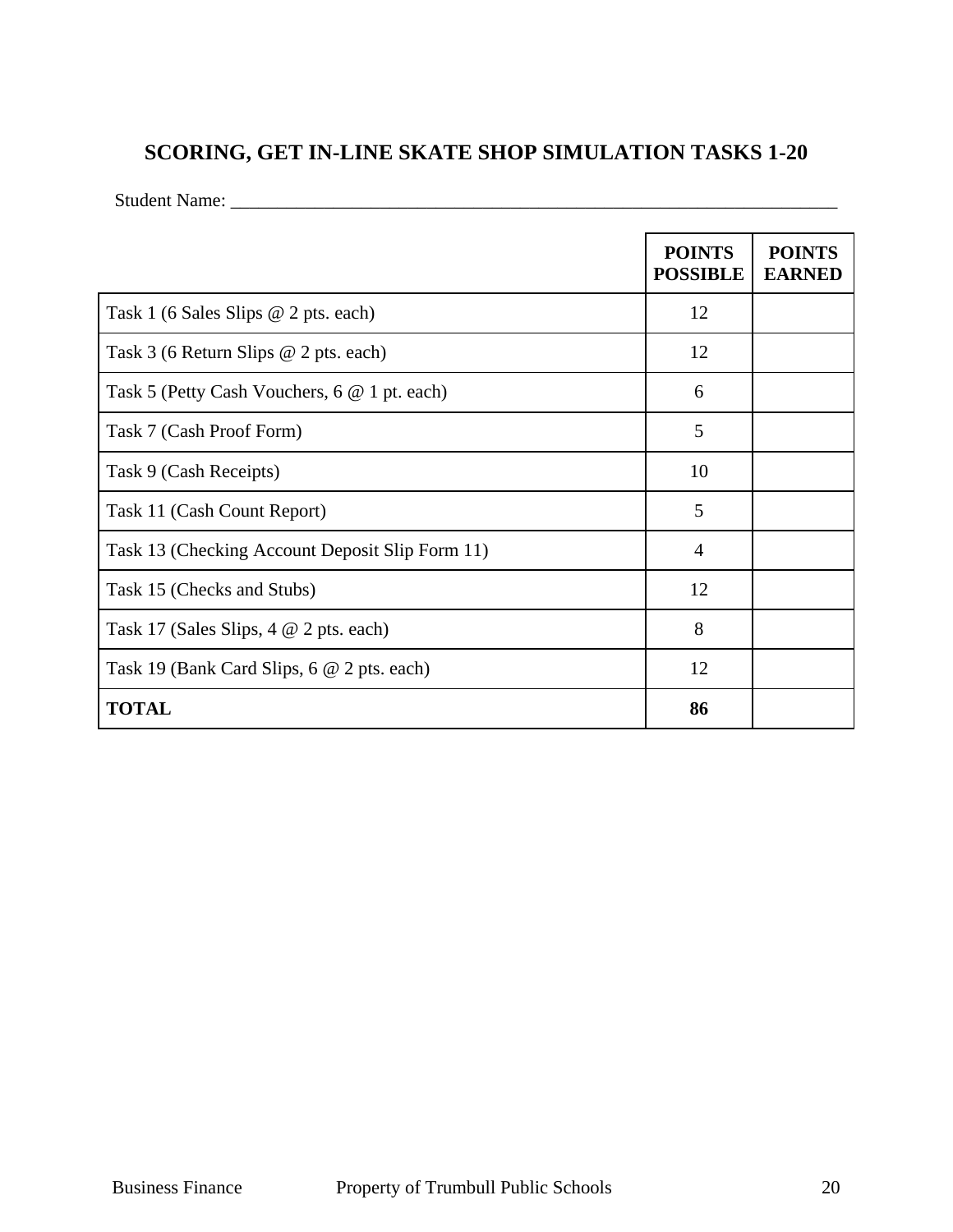# **SCORING, GET IN-LINE SKATE SHOP SIMULATION TASKS 21-43**

Student Name: \_\_\_\_\_\_\_\_\_\_\_\_\_\_\_\_\_\_\_\_\_\_\_\_\_\_\_\_\_\_\_\_\_\_\_\_\_\_\_\_\_\_\_\_\_\_\_\_\_\_\_\_\_\_\_\_\_\_\_\_\_\_\_\_\_

|                                                  | <b>POINTS</b><br><b>POSSIBLE</b> | <b>POINTS</b><br><b>EARNED</b> |
|--------------------------------------------------|----------------------------------|--------------------------------|
| Task 21 (6 Sales Credit Slips @ 2 pts. each)     | 12                               |                                |
| Task 23 (4 Bank Card Credit Slips @ 2 pts. each) | 8                                |                                |
| Task 25 (Summary Checklist)                      | 12                               |                                |
| Task 26 (Sales Journal)                          | 10                               |                                |
| Task 28 (Sales Returns Journal)                  | 10                               |                                |
| Tasks 30, 32, 34 (Accounts Receivable Ledger)    | 30                               |                                |
| Task 36 (Customer Statements)                    | 12                               |                                |
| Task 38 (Schedule of Accounts Receivable)        | 6                                |                                |
| Task 40 (Petty Cash Book)                        | 10                               |                                |
| Task 42 (Budget Variance Report)                 | 10                               |                                |
| Task 44 (Summary Checklist)                      | 15                               |                                |
| <b>TOTAL</b>                                     | 135                              |                                |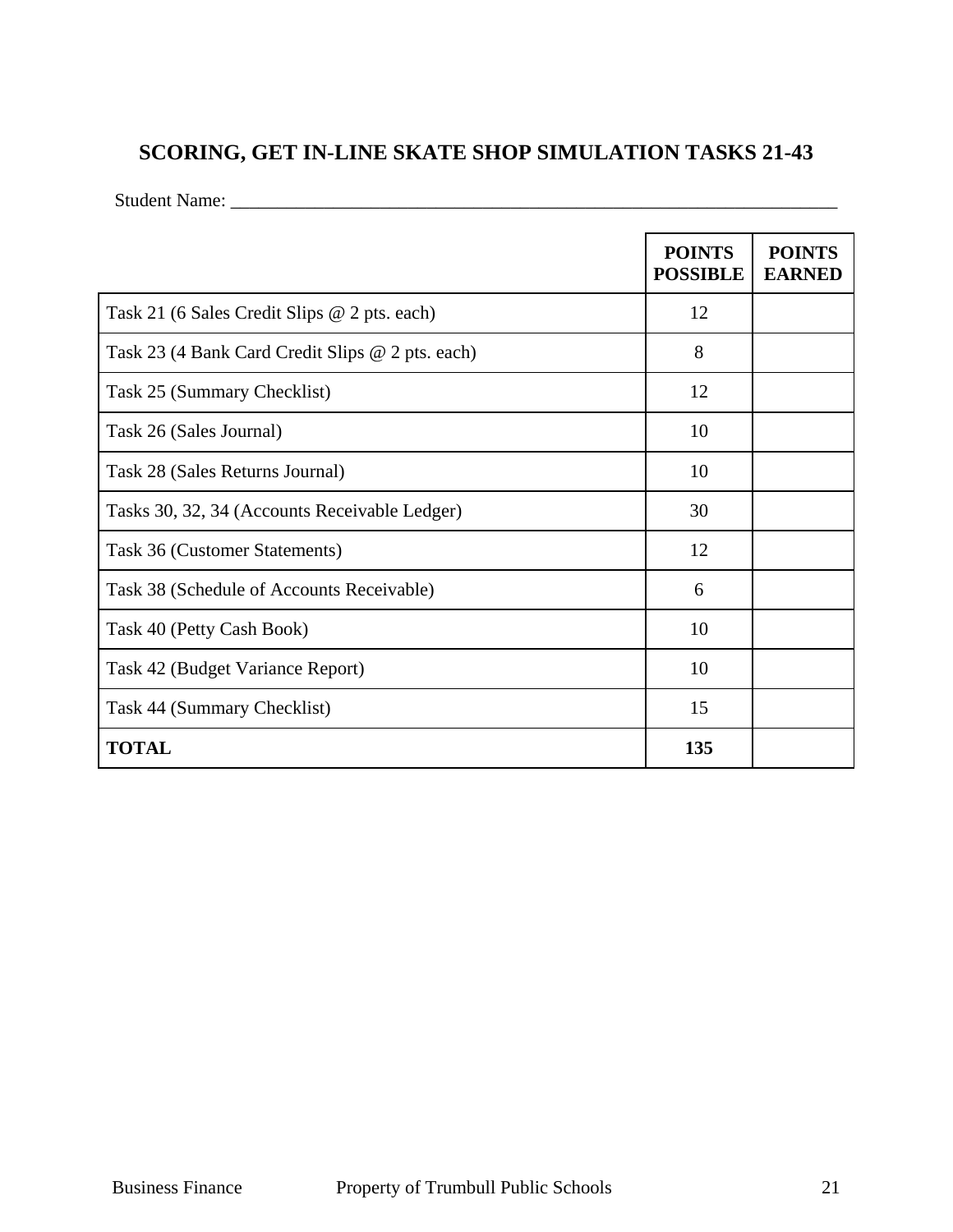# **BUSINESS FINANCE GET IN-LINE SKATE SHOP NEW BUSINESS PLAN PRESENTATION** (50 points)

## **Task:**

Study the Budget Analysis in Task 42. Develop a plan for In-Line Skate Shop to increase their actual "balance" or "net income." This can ultimately be achieved by increasing revenue (receipts) and/or decreasing expenses (payments). **Prepare your plan via a Google Slide that you will present to the management team (your classmates and me).** 

## **Requirements:**

- 1. Your presentation/plan must provide **at least 3** specific and detailed suggestions that "In-Line Skate Shop" can adopt to increase net income. These suggestions should be backed up with research and evidence.
- 2. Create a new budget plan for next month based on your suggestions.

## *Possible Suggestions:*

- Review your sales slips to see which items are selling the most and the least
	- o For example, you might get rid of certain items that are not selling, and/or increase the price of items that sell the most.
	- o Back up your recommendations with evidence. (For example, Only 12 Liberty Pucks were sold over for the month, generating \_\_\_\_\_\_ in revenue, versus . . . 25 Solo Pucks generating \_\_\_\_\_ in revenue.)
- Boost advertising expense for the store as a whole or for a certain product(s)
	- Show examples of what new advertising might look like and what mediums you will advertise through.
	- For example, you might: create a logo and slogan for the business; utilize social media, tv, print, billboards, radio skit; explore how much will this cost; determine what are the anticipated results from this new advertising.
- Lower specific expenses
	- o Back up your recommendations with evidence and research for alternative options or lower costs.
- $\bullet$  Add a new product(s) to the store
	- $\circ$  Support this with picture(s) of item(s), cost to the business, and mark-up price to consumer, anticipated revenue this could generate, why each new item was chosen.
- Acquire a new accounts receivable customer
	- o Include name of new customer, items they are likely to buy and how often, anticipated revenue this will generate.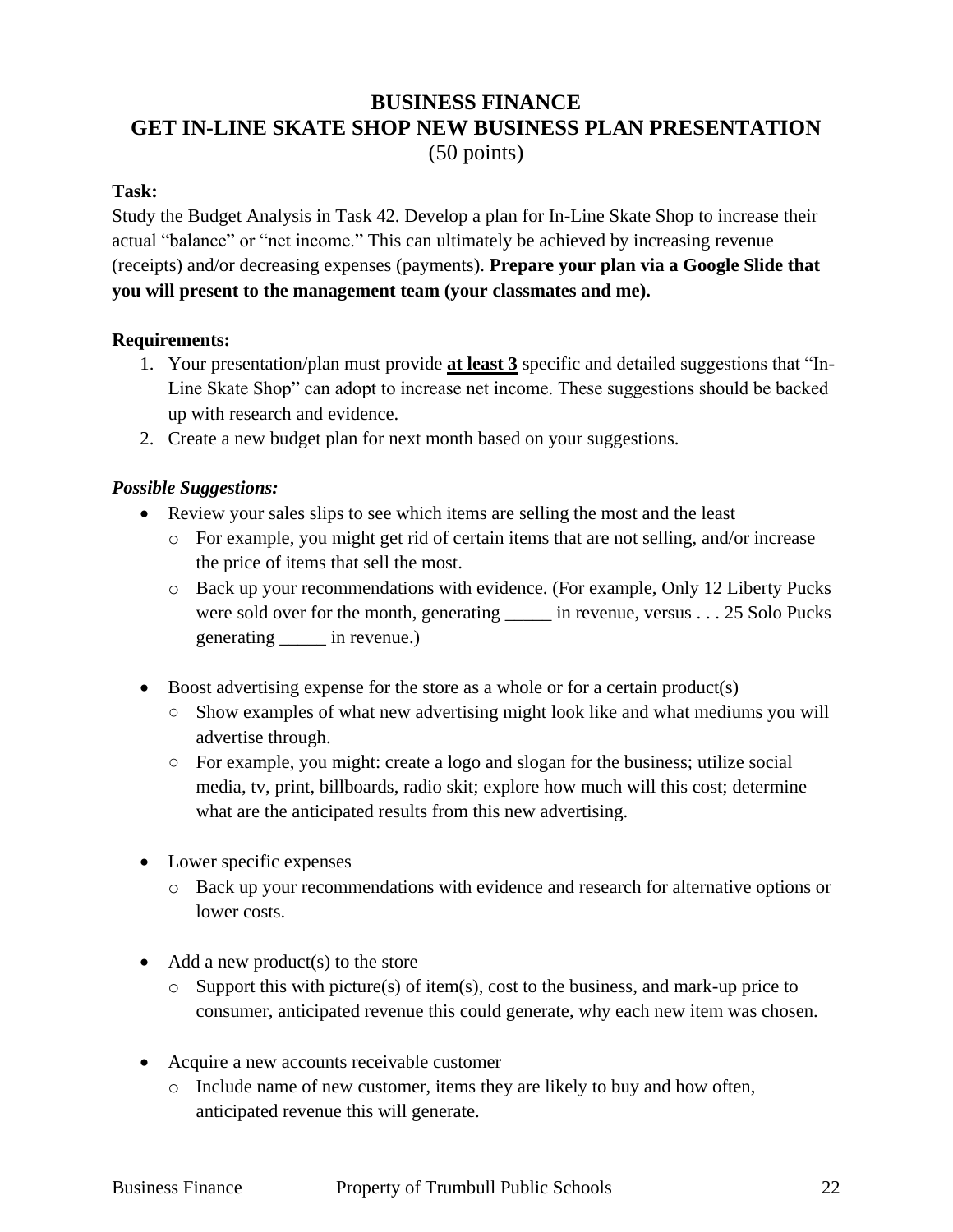# **SCORING**

(50 points)

Student Name: \_\_\_\_\_\_\_\_\_\_\_\_\_\_\_\_\_\_\_\_\_\_\_\_\_\_\_\_\_\_\_\_\_\_\_\_\_\_\_\_\_\_\_\_\_\_\_\_\_\_\_\_\_\_\_\_\_\_\_\_\_\_\_\_\_

|                                                                                                                                                                                  | <b>Exemplary</b> | Goal | <b>Working</b><br><b>Towards</b><br>Goal | <b>Needs</b><br><b>Support</b> |
|----------------------------------------------------------------------------------------------------------------------------------------------------------------------------------|------------------|------|------------------------------------------|--------------------------------|
| Suggestion #1:<br>Suggestion is supported with sufficient<br>research and evidence. Thoroughly<br>explained how this suggestion will increase<br>income for the business.        |                  |      |                                          |                                |
| <b>Suggestion #2:</b><br>Suggestion is supported with sufficient<br>research and evidence. Thoroughly<br>explained how this suggestion will increase<br>income for the business. |                  |      |                                          |                                |
| Suggestion #3:<br>Suggestion is supported with sufficient<br>research and evidence. Thoroughly<br>explained how this suggestion will increase<br>income for the business.        |                  |      |                                          |                                |
| <b>New Budget Plan:</b><br>Includes all receipts and expenses<br>Shows a projected increase in balance<br>(in ref. to Task 42)                                                   |                  |      |                                          |                                |
| <b>Visual Presentation:</b><br>Slides are informative; professional;<br>organized; enhance presentation                                                                          |                  |      |                                          |                                |
| <b>Presentation Skills:</b><br>Strong eye contact; clear voice;<br>professional; all members of group<br>participated during presentation                                        |                  |      |                                          |                                |
| <b>GRADE:</b>                                                                                                                                                                    |                  |      |                                          |                                |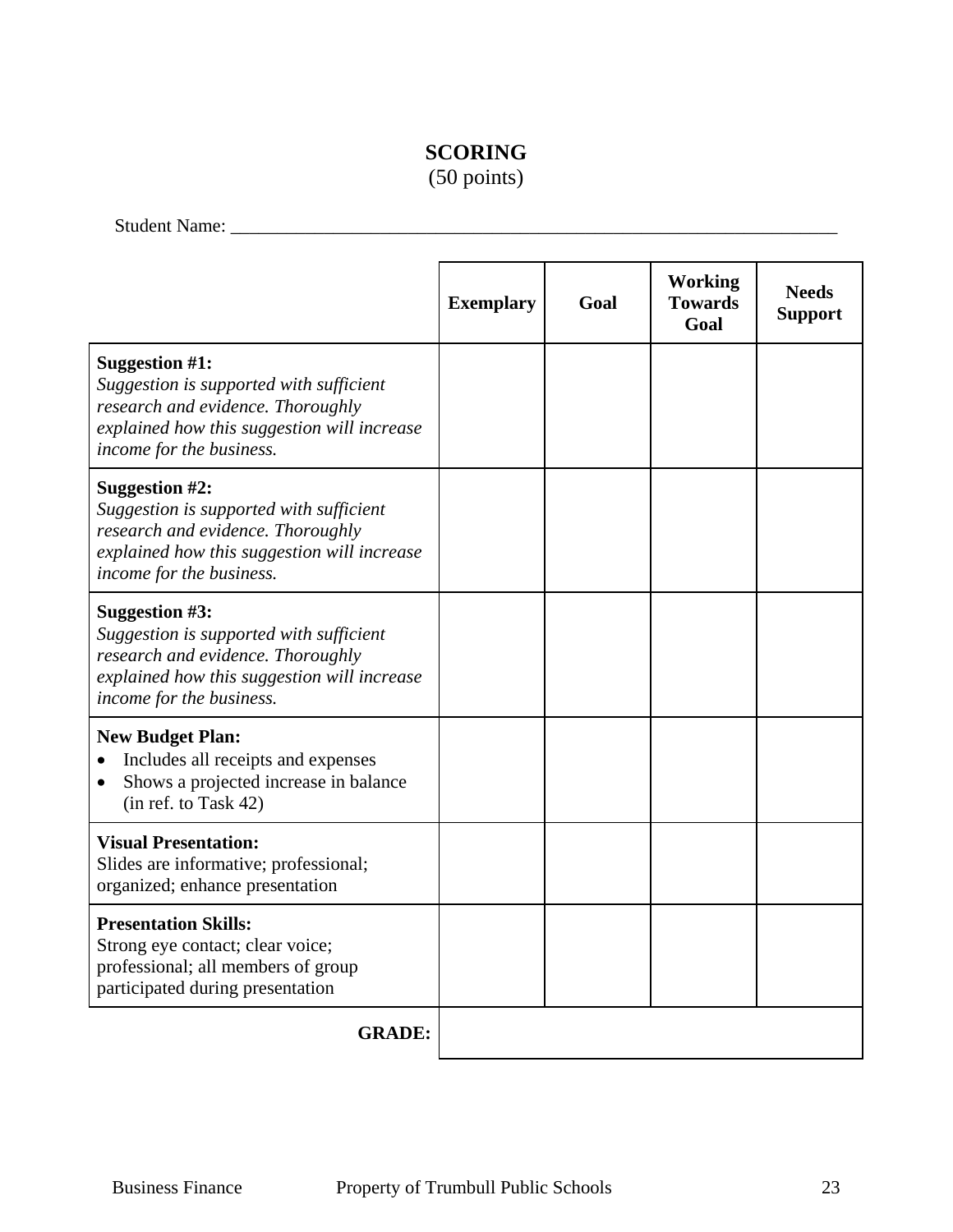# **BUSINESS FINANCE BROOKE'S BOOKS SIMULATION**

# **CHECKPOINT #1 REVIEW QUESTIONS**

- 1. What is cloud accounting?
	- a. What are the benefits of cloud accounting?
- 2. What is a chart of accounts?
	- a. What is the importance of the chart of accounts?
- 3. What is a current asset?
- 4. What is a current liability?
- 5. How many revenue accounts does Brooke's Books have to account for sales?
- 6. How many expense accounts does Brooke's Books have to operate the business?
- 7. What is the account titled Write Off for?
- 8. What date will Brooke's Books close its books in preparation of a new fiscal year?
- 9. What is the difference between a calendar year and a fiscal year?
- 10. What is the purpose of closing entries?
- 11. What is the difference between cash basis accounting method and accrual accounting method?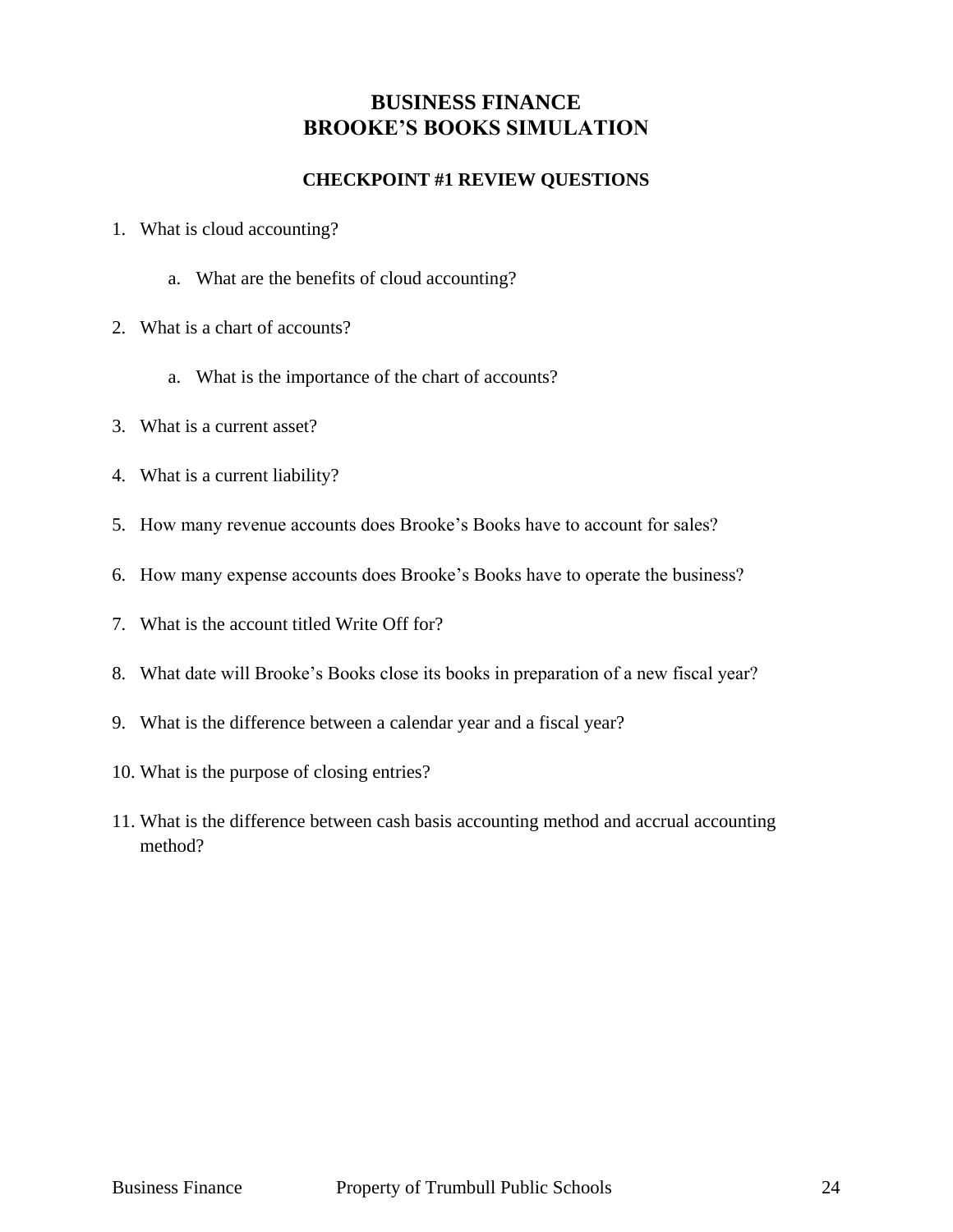## **CHECKPOINT #2 REVIEW QUESTIONS**

- 1. What is the difference between EFT Payments and EFT Deposits?
- 2. Where is cash coming from for the "Merchant Bankcard Deposit" transactions?
- 3. Examine the trial balance. As of this date does the business have a profit or a loss? Why is this?
- 4. After you record the journal entries for sales and hit the post button, what is the purpose of the post button?
- 5. After sales have been journalized and posted, what is the impact on the profits of the business?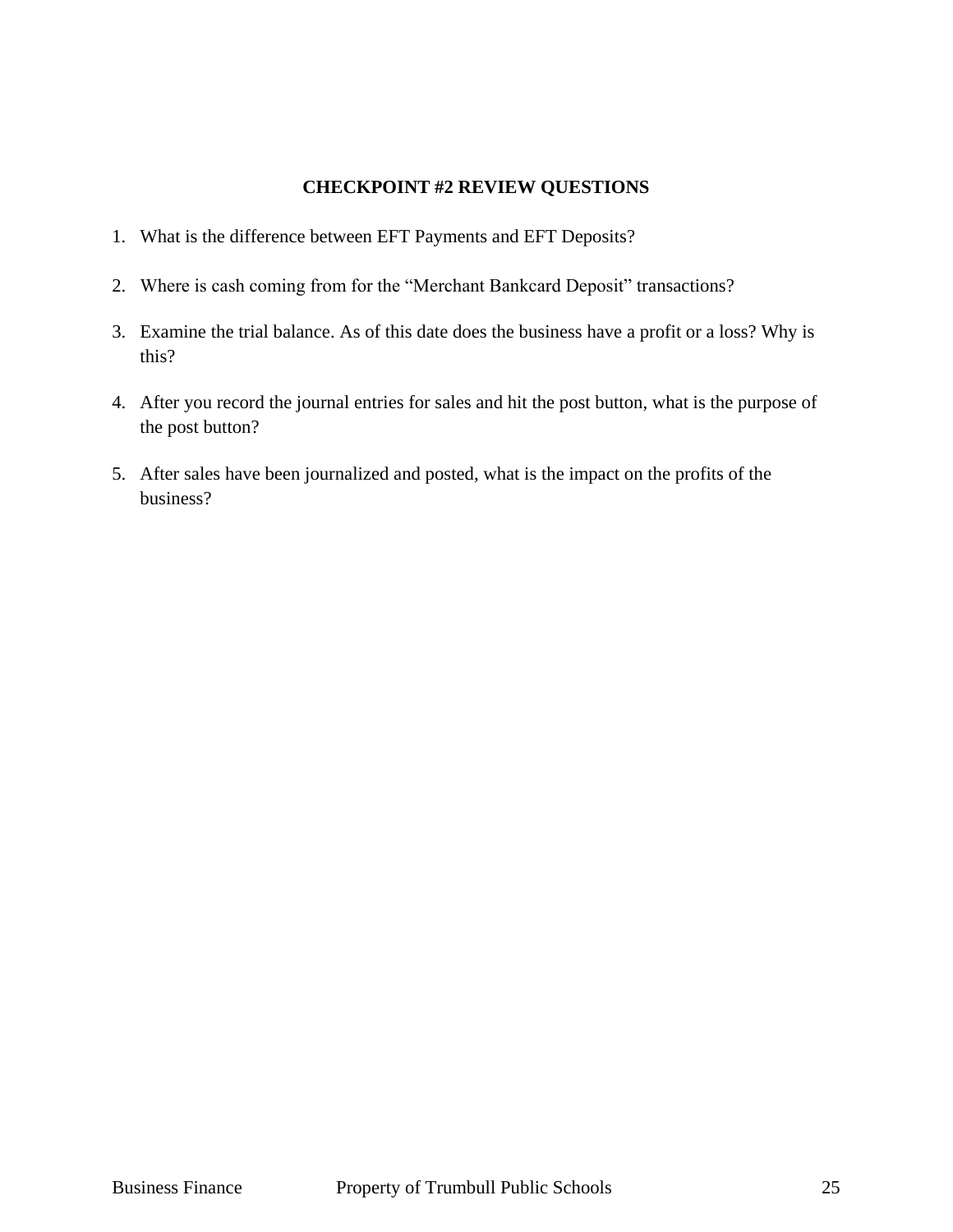## **CHECKPOINT #3 REVIEW QUESTIONS**

- 1. Why does the bank want to see the Aging of Receivables and Payables before issuing the business a loan?
- 2. What is the importance of preparing a bank reconciliation?
	- a. What items did you have record of that the bank did not?
		- i. Why did the bank not have record of these items?
- 3. As of September 30, 2018, how much cash does the business have on hand?
- 4. As of September 30, 2018, how much money does the business owe?
- 5. As of September 30, 2018, how much money did the owner withdraw from the business?
- 6. As of September 30, 2018, did the business make a profit? If so, how much?
- 7. If you were the bank manager, would you issue a loan to Brooke's Books? Explain using at least 3 pieces of evidence from her financial documents.